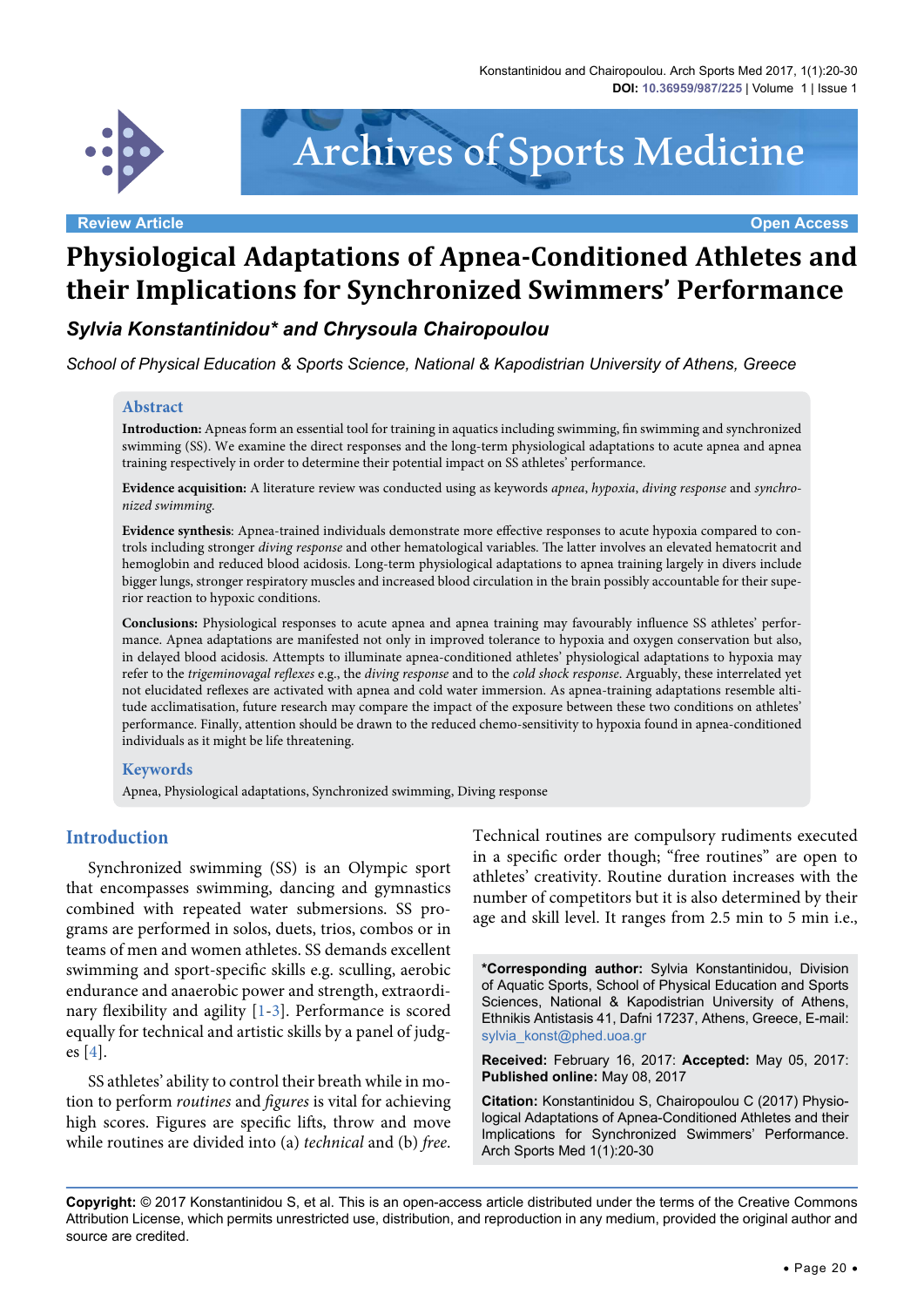<span id="page-1-0"></span>

minimum duration for solos and maximum for teams, combos etc. (International Olympic Committee). Routine structure varies in terms of its duration, apnea episodes and the degree of immersion using different body positions. The inverted vertical position accounts for approximately 43% of total routine time whereas, apnea sessions last on average 21 s [\[5\]](#page-8-0).

Undoubtedly SS athletes' progress is heavily dependent on their water skills coupled with apnea training. Therefore, both apneas and swimming drills form the backbone of their daily training programs.

We analyze the impact of acute apneas and apnea training via the examination of individuals' short-term responses and long-term physiological adaptations to conditions of hypoxia ([Figure 1](#page-1-0)).

As both apnea and hypoxia might lead to loss of consciousness [\[6](#page-8-1)], we hypothesize that adjustments to hypoxic conditions might involve risks. Understanding the mechanisms concerning apnea adaptations should ensure safe training [\[7,](#page-8-2)[8](#page-8-3)]. The overarching aim of this review is to establish how apnea and hypoxia training can safely improve SS athletes' performance.

# **Evidence Acquisition**

This review is based on scientific articles in Sport Discus, Google Scholar and PubMed electronic search engines using as keywords *apnea, hypoxia, diving response*  and *synchronized swimming.*

# **Evidence Synthesis**

# **Apnea and hypoxia**

Apnea relates to breath control causing retention of carbon dioxide  $(CO_2)$  within the body and an increase of its partial pressure  $(PCO<sub>2</sub>)$  in the alveoli faster than in the venous blood [\[9\]](#page-8-4). Peripheral chemo-receptors in carotid and aortic bodies subsequently release afferent

tolerance to an increased breathing drive [[14](#page-8-8)]. Increased apnea duration can be achieved by either delaying physiological conditions leading to the breakpoint and/or increasing individuals' tolerance to such conditions [\[15](#page-8-9)]. Apnea characteristics resemble conditions of hypoxia experienced in high altitudes. At sea level, barometric pressure is 760 mmHg. As oxygen constitutes 20.93%

of the atmospheric air, its partial pressure (PO<sub>2</sub>) is  $\sim$ 159 mmHg. Although the association between partial pressures of air gases remains stable, at high altitudes, their absolute values are reduced. Boyle's Law states: *"in stable temperature, gas volumes are inversely related to their pressure"*. Therefore, at high altitude, gas volumes increase due to the fall in the barometric pressure, e.g., at mountain Everest - 9000 m it is  $\sim$  250 mmHg and accordingly,  $\text{PO}_2$  equals to one third of its value at sea level [[16](#page-8-10)]. The reduced barometric pressure is translated for human respiration as a diminished  $PO<sub>2</sub>$  in the alveoli and reduced oxygen saturation in the arterial blood [\[17\]](#page-8-11). Semenza [[18](#page-8-12)], proposes that apnea relates to oxygen deficiency in the blood and tissues irrespective of changes in the barometric pressure as opposed to Millet, et al. [[19](#page-8-13)]. We adopt Semenza's terminology of apnea as more generic.

messages to the brainstem respiratory centre to restore oxygen  $(O_2)$  homeostasis [\[10\]](#page-8-5). Triggers would be (a) the fall in the oxygen's partial pressure  $(PO<sub>2</sub>)$  and/or (b) an increase in hydrogen ions (H<sup>+</sup>) caused by the increased CO<sub>2</sub> in the blood [[11](#page-8-6)]. Apnea terminates in the "strug*gle phase*" where respiration restarts involuntarily after respiratory muscles' contraction [[12](#page-8-7)[-14\]](#page-8-8). Interestingly, psychological factors may also determine individual's

Trained divers demonstrated increased tolerance to lower PO $_{_2}$  and a corresponding higher PCO $_{_2}$  in their arterial blood as opposed to non-divers i.e., 35 mmHg-50 mmHg and 60 mmHg-45 mmHg respectively [[20](#page-8-14)]. These results along with additional longer-term adaptations to apnea are systematically discussed in the sections that follow. Furthermore, conditions of apnea-hypoxia cause a rise in  $\mathrm{PCO}_2$  and a corresponding fall in pH, i.e., characteristics of the *diving reflex* or diving response - a more generic term including several reflexes as discussed below.

#### **Apnea and the diving response**

The Diving Response (DR) is intrinsically linked with apnea, particularly when accompanied with face immersion in cold water [\[21\]](#page-8-15). It is characterized by bradycardia and increased peripheral vasoconstriction. It is found in all mammals but also in birds and constitutes a survival mechanism against hypoxia [\[22\]](#page-8-16). Factors such as face immersion or otherwise [[23](#page-8-17)], depth of water immersion and body position [\[24\]](#page-8-18), water and environmental tem-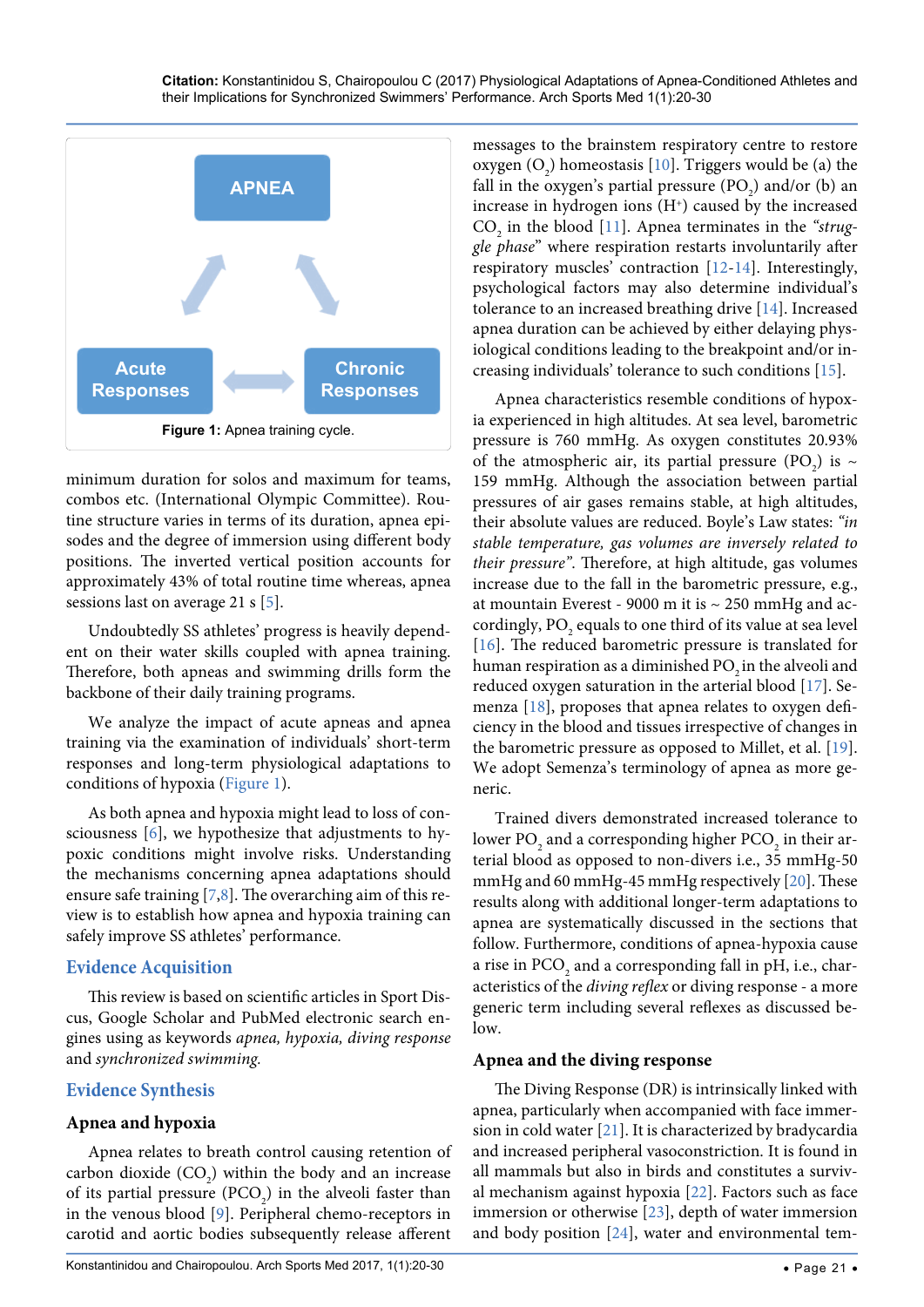peratures and fitness level [[9](#page-8-4)] might be influencing DR's intensity. Individual's age may have a negative impact on the intensity of bradycardia possibly due to the reduced contraction ability of blood vessels [[9\]](#page-8-4). Although, older individuals demonstrated remarkable free diving results, these might be attributed to their technical skills and experience [\[8](#page-8-3)]. Lung volumes and consequently breath-holding capacity may also be relevant in this context [[24](#page-8-18)]. Empirical evidence confirms the predictive ability of "*hypoxic ventilatory response*" to the maximal breath-hold [\[25\]](#page-8-34).

DR is the result of a complex neural network integration of respiratory and cardiovascular system controls [\[21\]](#page-8-15). It is arguably linked to the *trigeminocardiac reflex* characterised as peripheral or a sub-form of the latter [\[26\]](#page-8-35). Like DR, this also survival mechanism against hypoxia characterised by increases in the cerebral blood flow providing brain with oxygen in an efficient and effective way. Arguably, the triggering of the DR may cause a fatal *biphasic* drop in the heart rate [\[27](#page-8-36)]. At the moment, it appears that central stimulation of *trigeminocardiac reflex* is accompanied with hypotension whereas a peripheral stimulation as with DR evidences a gradual increase of mean arterial blood pressure. Elucidating on both *trigeminocardiac reflex* and DR might be important considering the strong response that elite breath-hold divers develop on the latter [[26](#page-8-35)].

Despite that the physiological responses of the DR are strongly interrelated, to facilitate discussion, we categorize those into the following distinct sections. ([Figure 2](#page-2-0)).

# **The diving response and respiration**

DR is presumed an oxygen conservation mechanism protecting humans from conditions of hypoxia [[28](#page-8-22)]. The

<span id="page-2-0"></span>

redirection of blood flow from periphery to our vital organs is an indisputable proof of this allegation [[29](#page-8-19)]. The rise of the central blood flow might be attributed to the rise in  $P_{ET}CO_2$  and a corresponding fall in the  $P_{ET}O_2$ ; but also to the simultaneous increase in arterial blood pressure [\[30\]](#page-8-20). Bradycardia may be the result of a rise in the total peripheral resistance followed by a blood accumulation in the aorta and the arteries which in turn might be activating baroreceptors leading to a reduced venous return [\[31\]](#page-8-21).

Researchers initially noticed a direct relationship between DR and a lower rate of fall in the arterial blood oxygen saturation [[28,](#page-8-22)[32,](#page-8-23)[33\]](#page-8-24) but, adjusted experimental designs revealed a causal relationship between these two parameters [[34](#page-8-25),[35](#page-8-26)]. Apnea with face immersion leads to greater oxygen conservation via a more intense DR and a higher oxygen saturation [[23](#page-8-17),[36](#page-8-27)]. Under conditions of dynamic apnea-cycling on an ergometer - an increased anaerobiosis and a greater fall of venous oxygen led to an oxygen conservation mechanism [[33](#page-8-24)]. This mechanism delays the fall of the  $PO_2$  both in the alveoli and in the arterial blood and it consequently delays hypoxia to vital organs. The percentage of oxygen saturation confirmed the activation of the DR in these experiments.

Although divers and underwater hockey players exhibited reduced chemo-sensitivity under conditions of hypoxia, results are inconclusive concerning hypoxic adaptations to their respiratory drive [[37](#page-8-28),[38](#page-8-29)].

#### **The diving response and cardiovascular variables**

Bradycardia and an elevated arterial blood pressure form DR's primary characteristics [[23](#page-8-17),[39-](#page-8-30)[42](#page-8-31)]. Heart rate changes due to the DR appear far more intense compared to those in the arterial blood pressure [\[37](#page-8-28)[,43](#page-8-32)] although contradictory evidence exists [\[44](#page-9-0)]. Increases in the arterial blood pressure are manifested only in humans and not in aquatic mammals [\[21\]](#page-8-15). DR causes arterial blood pressure increases as high as 280 mmHg and 200 mmHg for systolic and diastolic respectively [[41](#page-8-33)]. However, contradictory evidence exists concerning arterial blood pressure during water submersion partly due to the water temperature per se [[9\]](#page-8-4) and partly possibly due to methodological differences [[45](#page-9-1)]. For example, Ferrigno, et al. [[41](#page-8-33)] measured changes in arterial blood pressure using invasive methods during simulated dives of 10 m in hyperbaric chamber whereas Sieber, et al. [\[46\]](#page-9-2) used non-invasive blood pressure measurement methods during actual dives of  $\geq 10$  m. It should be noted also that "pulse pressure" i.e., the difference between systolic and diastolic pressure depends on stroke volume and its ejection speed, but also on arterial compliance [[10](#page-8-5)]. Although the first two factors may be influenced by DR, arterial compliance is a characteristic of each individual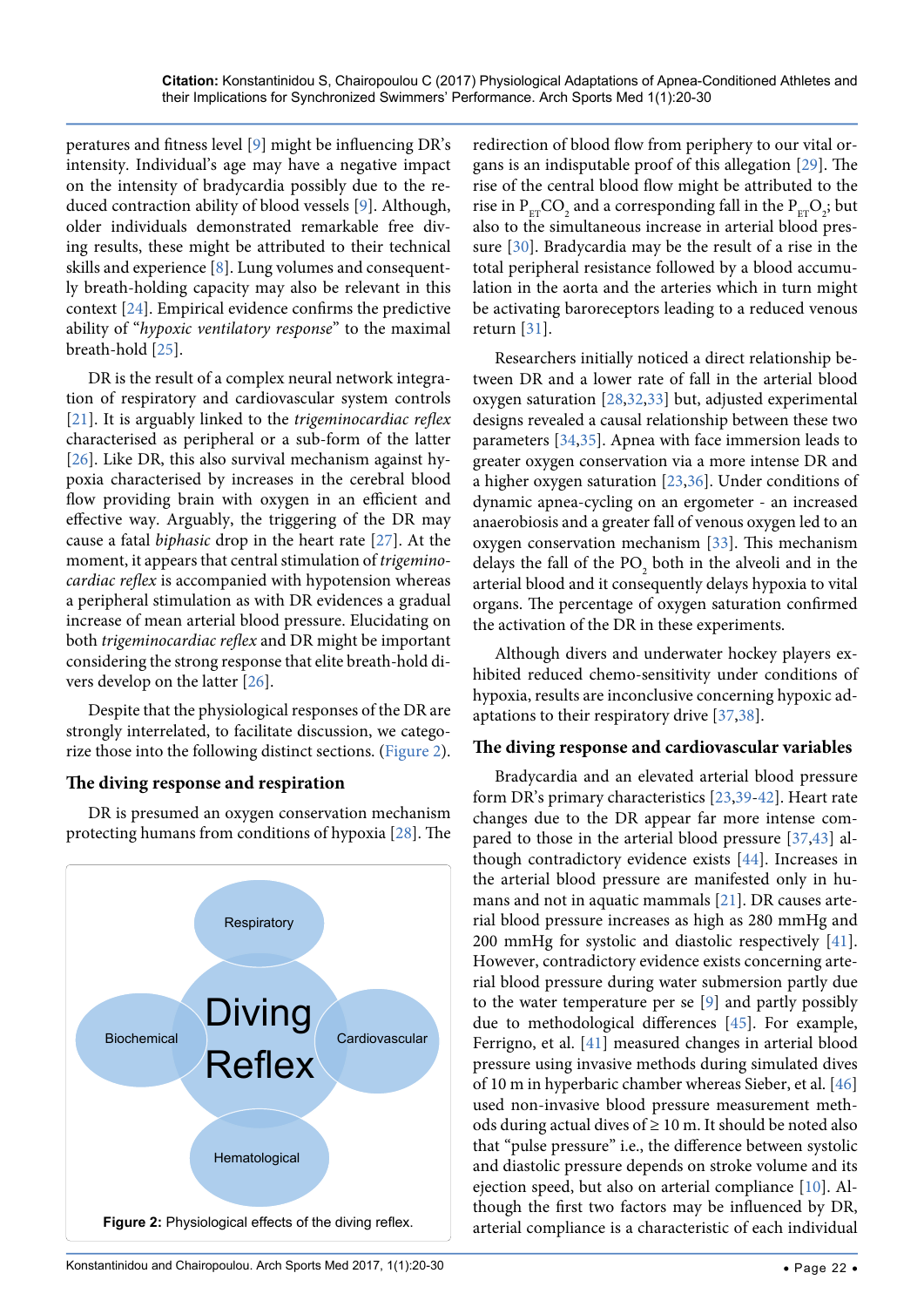and particularly it relates to his/her state of health e.g., atherosclerosis.

Breath-hold divers exhibited a drop in their heart rate of 20-30 beats $\cdot$ min<sup>-1</sup> [[41](#page-8-33)] and a reduction in the limb blood flow due to peripheral vasoconstriction [\[44](#page-9-0)[,47\]](#page-9-15).

Low water temperature is inversely related to the intensity of the DR particularly for fit individuals [[48](#page-9-16),[49](#page-9-17)]. However, the *"Cold Shock like Response"* might over-shadow the DR when the water is below 10 °C [[48](#page-9-16),[50](#page-9-18)]. The *"Cold Shock like Response"* and/or the *"cold shock response"* cause an increase in both heart rate and blood arterial pressure via the arousal of the sympathetic nervous system [[51](#page-9-19)]. Arguably, the simultaneous activation of both *"Cold Shock like Response"* and DR might lead to an "autonomic conflict" [\[52,](#page-9-20)[53](#page-9-21)]. Others suggest a *synergistic effect* on the parallel activation of these two systems leading to an *"oxygen conservation breaking point"* [\[54\]](#page-9-22)*.*

*Dry apnea* i.e., apnea in the air as opposed to *wet apnea* - apnea with face immersion-causes only minor [\[55\]](#page-9-23) or no bradycardia [\[44\]](#page-9-0). On the contrary, *wet apnea* leads to maximum bradycardia particularly when the water is cold [[56](#page-9-24)]. Environmental temperature is positively related to the intensity of the DR particularly when accompanied with face immersion in cold water [[9](#page-8-4)[,48](#page-9-16)]. Lung volumes and intrapleural pressure might also be influencing the degree of bradycardia [[57](#page-9-25)].

Dynamic exercise causes more intense DR as opposed to isometric exercise or rest [[40](#page-8-37),[58](#page-9-26),[59](#page-9-27)] although there also exist inconclusive results [\[60](#page-9-28)[,61\]](#page-9-29). Jay, et al. [\[50\]](#page-9-18), attributed DR's cardiovascular shifts to the *cold shock response*, by demonstrating that the lower the water temperature - for face immersion - the higher the heart rate response and the lower the apneic time. Short intensive exercise followed by face immersion in cold water (10 °C) led to a reduction of apneic time by 75% compared to apnea at rest [[62](#page-9-30)]. This might be due to competing needs for an increased blood flow between muscles and vital organs resulting in: a) an abrupt cessation of apnea, and b) an exaggerated rise of systolic blood pressure.

#### **The diving response and biochemical variables**

The DR is directly related to the rise of anaerobiosis and the consequent increase of lactic acid and a fall in pH [\[23](#page-8-17),[33,](#page-8-24)[34](#page-8-25)]. Individuals' familiarity with conditions of apnea such as divers is confirmed through an augmented DR [\[59](#page-9-27),[63\]](#page-9-31). Elite divers demonstrate higher anaerobic metabolism during DR activation as opposed to controls [\[20](#page-8-14)]. However, trained divers also exhibit lower oxidative stress after dynamic apnea as opposed to controls [[58\]](#page-9-26). Divers' and endurance athletes' physiological adjustments to apnea appear to lead to lower acidosis i.e., plasma lactate analogous to altitude acclimatization [\[58,](#page-9-26)[59\]](#page-9-27).

#### **The diving response and hematological variables**

The activation of the DR leads to a temporary rise in erythropoietin resulting in an elevated hematocrit and hemoglobin [[23](#page-8-17),[64](#page-9-3)[-69\]](#page-9-4). These in turn cause an improved apnea duration through the increased number of red cells circulating in the blood [\[65](#page-9-5)[,70\]](#page-9-6). Hematological changes are caused by spleen contraction as a response to apnea and the consequent rise of erythropoietin. Spleen contraction is confirmed via ultrasonic measurements of spleen volume [[39](#page-8-30)] or radionuclide measurements [[65](#page-9-5)]. It should be noted that splenectomized individuals did not demonstrate similar results [[64](#page-9-3),[70](#page-9-6)]. Further, plasma protein concentration did not change suggesting that the elevation of hematocrit and hemoglobin are not artificial [[70](#page-9-6)]. De Bruijn, et al. [\[64\]](#page-9-3) demonstrated a 24% (p < 0.01) rise in erythropoietin in their apnea experiments [[66](#page-9-7),[68](#page-9-8)]. Arguably, spleen contraction can be trained as in repeated apneas it becomes faster whereas recovery slows down [\[39,](#page-8-30)[69\]](#page-9-4). Finally, the hematological responses as described above may be linked to apnea per se and not necessarily to the diving response [[23](#page-8-17)].

Table 1 presents an indicative list of studies on the physiological responses to "dry apnea" and "wet apnea" during exercise and/or at rest for various groups of individuals:

Apnea-trained individuals demonstrate stronger tolerance to conditions of hypoxia via a more intense DR [[71](#page-9-9)[-73\]](#page-9-10). Table 2 summarizes physiological responses to apneas for individuals not accustomed to hypoxic conditions after following apnea training programs:

Below we examine studies on SS athletes and the physiological changes brought in by apnea training.

# **Synchronized swimming athletes' adaptations to apnea**

SS athletes exhibited physiological adaptations during apnea sessions similar to those of professional divers such as longer apnea durations, more intense bradycardia and greater oxygen conservation compared to controls [[4](#page-7-2)[,74\]](#page-9-11). DR was more intense in SS athletes during static and dynamic apneas vs. controls [[75\]](#page-9-12). There were no differences between the two groups on respiratory variables such as oxygen consumption, oxygen saturation etc. at the end of apneas [[74](#page-9-11)]. During a static apnea of 50 seconds, in a reverse body position, SS athletes exhibited a remarkable fall in heart rate from  $98 \pm 14$  bpm to  $70 \pm 7$ bpm [\[76\]](#page-9-13). It should be noted that, SS athletes exhibited an anticipatory tachycardia before competition followed by a bradycardic response both of which are evidenced on the variability of their performance [[77](#page-9-14)[-79\]](#page-10-0).

Researchers advocate that, SS athletes had augmented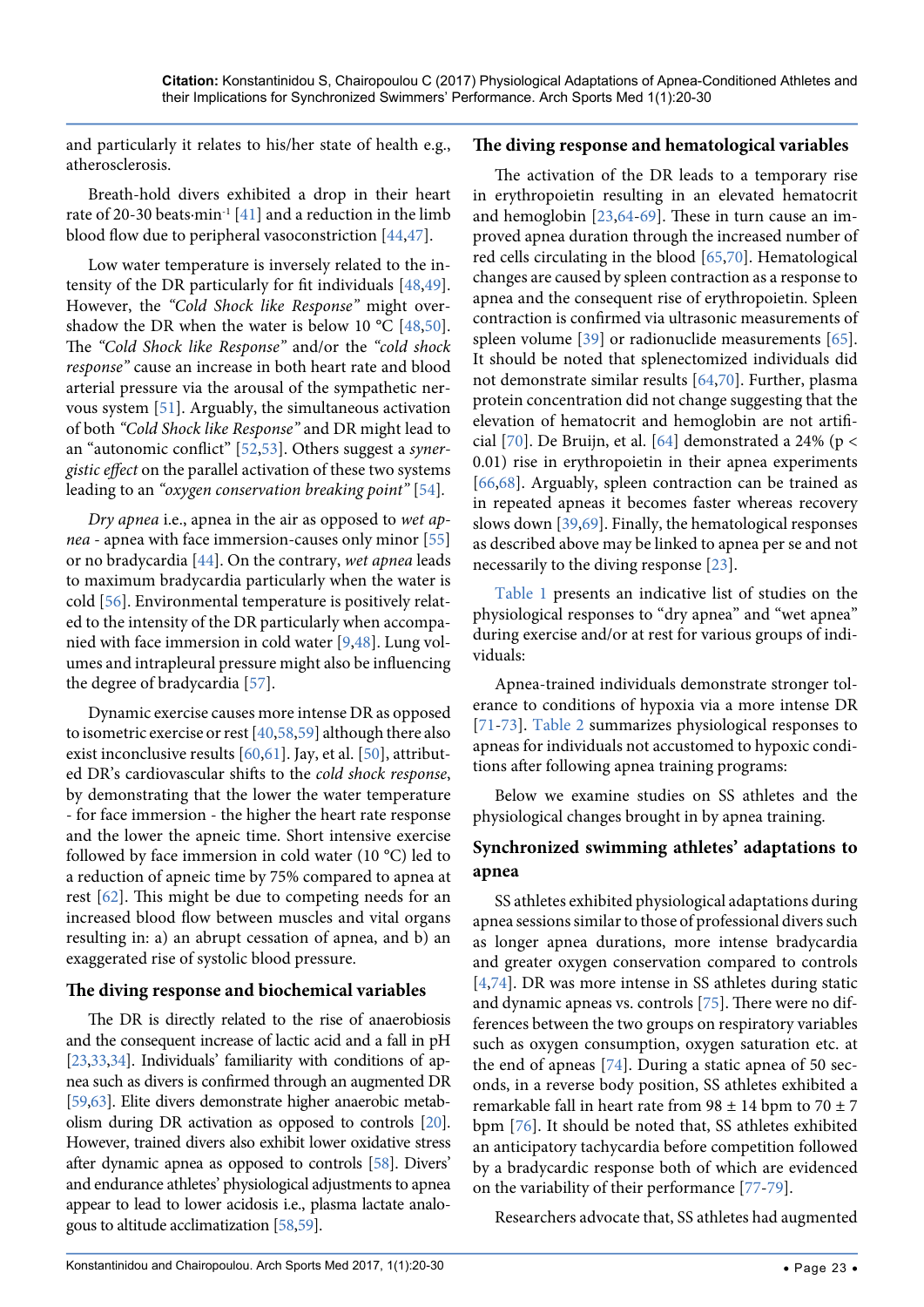lung volumes and vital capacity compared to controls. Further, their respiratory response to hypoxia was lower [\[4](#page-7-2)]. However, *hypercapnic response* i.e., ventilation in liters per minute to alveolar  $\mathtt{PCO}_2$  was similar for both groups. Naranjo, et al. [\[80\]](#page-10-4), stress the importance of functional respiratory adaptations induced by apnea for boosting SS athletes' performance. Consequently in the long-term apnea training may favourably alter the DR as follows: ([Figure 3](#page-6-0)).

# **Discussion**

Trained divers have bigger lungs and stronger respiratory muscles compared to controls. We may hypothesize that apnea training delays respiratory muscles' fatigue during prolonged and peak exercise [\[81\]](#page-10-1). Similar respiratory adaptations were confirmed for swimmers including improved lung elasticity leading to an improved forced vital capacity [\[82\]](#page-10-2). Elite divers develop protective mechanisms against hypoxia in conjunction with mechanisms that reduce total oxygen consumption [[73](#page-9-10)]. Prolonged exposure to hypobaric hypoxia is found to cause an increase in brain capillaries improving tolerance to hypoxia [[83\]](#page-10-3). Divers exhibit more intense DR and a higher blood circulation in their brain during apneas [[71](#page-9-9)]. Individuals involved with breath holding activities demonstrate a reduced chemo-sensitivity to hypoxia and hypercapnia leading to a reduced respiratory drive and corresponding increases in cardiovascular re-

blood oxygen saturation; SBF: peripheral blood flow; U/W: underwater.

blood oxygen saturation; SBF: peripheral blood flow; U/W: underwater.

\*Numbers in brackets () denote a decrease.

Numbers in brackets () denote a decrease

|                        | Table 1: Responses to dry or wet static or dynamic apneas for divers, swimmers, U/W rugby players & healthy individuals                                                                                                           |                       |                  |                                  |                   |                                            |
|------------------------|-----------------------------------------------------------------------------------------------------------------------------------------------------------------------------------------------------------------------------------|-----------------------|------------------|----------------------------------|-------------------|--------------------------------------------|
| Researchers            | Participants & Type HR                                                                                                                                                                                                            |                       | <b>MAP</b>       | $ $ SaO $_{2}$                   | SBF               | Conclusions                                |
|                        | of Exercise                                                                                                                                                                                                                       | (bpm)                 | (mmHg)           | $\mathcal{S}$                    |                   |                                            |
| Lindholm, et al. [28]  | 9 healthy males                                                                                                                                                                                                                   | Apnea_Cycle:          |                  | Apnea_Cycle: Apnea_Cycle (1.1 NA |                   | When the DR was                            |
|                        | Cycle ergometer for $45 \overline{(44 \pm 8)}$                                                                                                                                                                                    |                       | $49 \pm 4$       | $\pm 0.1$                        |                   | more intense SaO $_2$                      |
|                        | minutes at 120 Watt                                                                                                                                                                                                               | BRBb: $3±3$           | BRBb: $30 \pm 5$ | BRBb: $(2.2 \pm 0.2)$            |                   | fell at a slower rate                      |
| Andersson, et al.      | 8 breath-hold divers/ Apnea_FI:                                                                                                                                                                                                   |                       | Apnea_FI:        | Apnea_FI:                        | Apnea_FI:         | DR was more                                |
| 33                     | underwater rugby<br>players                                                                                                                                                                                                       | $(33 \pm 4\%)$        | $42 \pm 6\%$     | $(5.2 \pm 0.5\%)$                | $(39 \pm 5\%)$    | exercise with face<br>intense during       |
|                        | Cycle ergometer for                                                                                                                                                                                                               | Apnea_Air:            | Apnea_Air.       | Apnea_Air:                       | Apnea_Air         | immersion in cold                          |
|                        | 50 minutes at 100                                                                                                                                                                                                                 | $(21 \pm 4\%)$        | $34 \pm 4\%$     | $(6.8 \pm 0.8\%)$                | $(29 \pm 6\%)$    | water as opposed to<br>apnea in the air    |
|                        | Watt                                                                                                                                                                                                                              | Vs. control           | Vs. control      | Vs. control                      | Vs. control       |                                            |
| Andersson, et al.      | 15 breath-hold divers Apnea_FI:                                                                                                                                                                                                   |                       | Apnea_FI:        | Apnea_FI:                        | Apnea_FI:         | DR is an oxygen                            |
| 34                     | Cycle ergometer for                                                                                                                                                                                                               | (35%)                 | 35               | $(8 + 1\%)$                      | (37)              | mechanism during<br>conservation           |
|                        | 50 minutes at 80<br>Watt                                                                                                                                                                                                          | Apnea_Air.            | Apnea_Air.       | Apnea_Air.                       |                   | Apnea_Air: apnea particularly              |
|                        |                                                                                                                                                                                                                                   | (25%)                 | 30               | $(6 \pm 1\%)$                    | $\left(30\right)$ | with face immersion<br>probably through    |
|                        |                                                                                                                                                                                                                                   | Vs. control           | Vs. control      | Vs. control                      | Vs. control       | the fall in the cardiac                    |
|                        |                                                                                                                                                                                                                                   |                       |                  |                                  |                   | output and peripheral<br>blood flow        |
| Kiviniemi, et al. [60] | 9 elit divers                                                                                                                                                                                                                     | DAp: (42)             | Dap: 26          | DAp: 20                          | ≸                 | Dynamic apnea may                          |
|                        | <b>Underwater</b><br>swimming                                                                                                                                                                                                     | SAp: (12)             | SAp: 26          | SAp: 22                          |                   | blunt HR variability<br>compared to static |
|                        |                                                                                                                                                                                                                                   |                       |                  |                                  |                   | apnea                                      |
| Konstantinidou &       | 10 swimmers                                                                                                                                                                                                                       | $\pm$<br>AAE: (30.7   | AAE: 15          | ≨                                | ≸                 | Apnea after short                          |
| Soultanakis [62]       | Treadmill for 3                                                                                                                                                                                                                   | 12.5)                 | AAR: 5           |                                  |                   | intensive exercise                         |
|                        | minutes - max load                                                                                                                                                                                                                | AAR: (16.6 ±<br>11.9) |                  |                                  |                   | may induce stronger<br>DR                  |
|                        | at 85% of $VO_{2max}$                                                                                                                                                                                                             |                       |                  |                                  |                   |                                            |
|                        | Apnea_air: apnea in the air; Apnea_cycle: apnea during cycling at a standardised volume; AAE: apnea after exercise; Apnea_Fi:                                                                                                     |                       |                  |                                  |                   |                                            |
|                        | apnea with face immersion; AAR: apnea after rest; DAp: dynamic apnea; DR: diving reflex; HR: heart rate; MAP: mean arterial<br>pressure; NA: not available; BRBb: breathing in a re-breathing bag with an equivalent volume; SAp: |                       |                  |                                  |                   |                                            |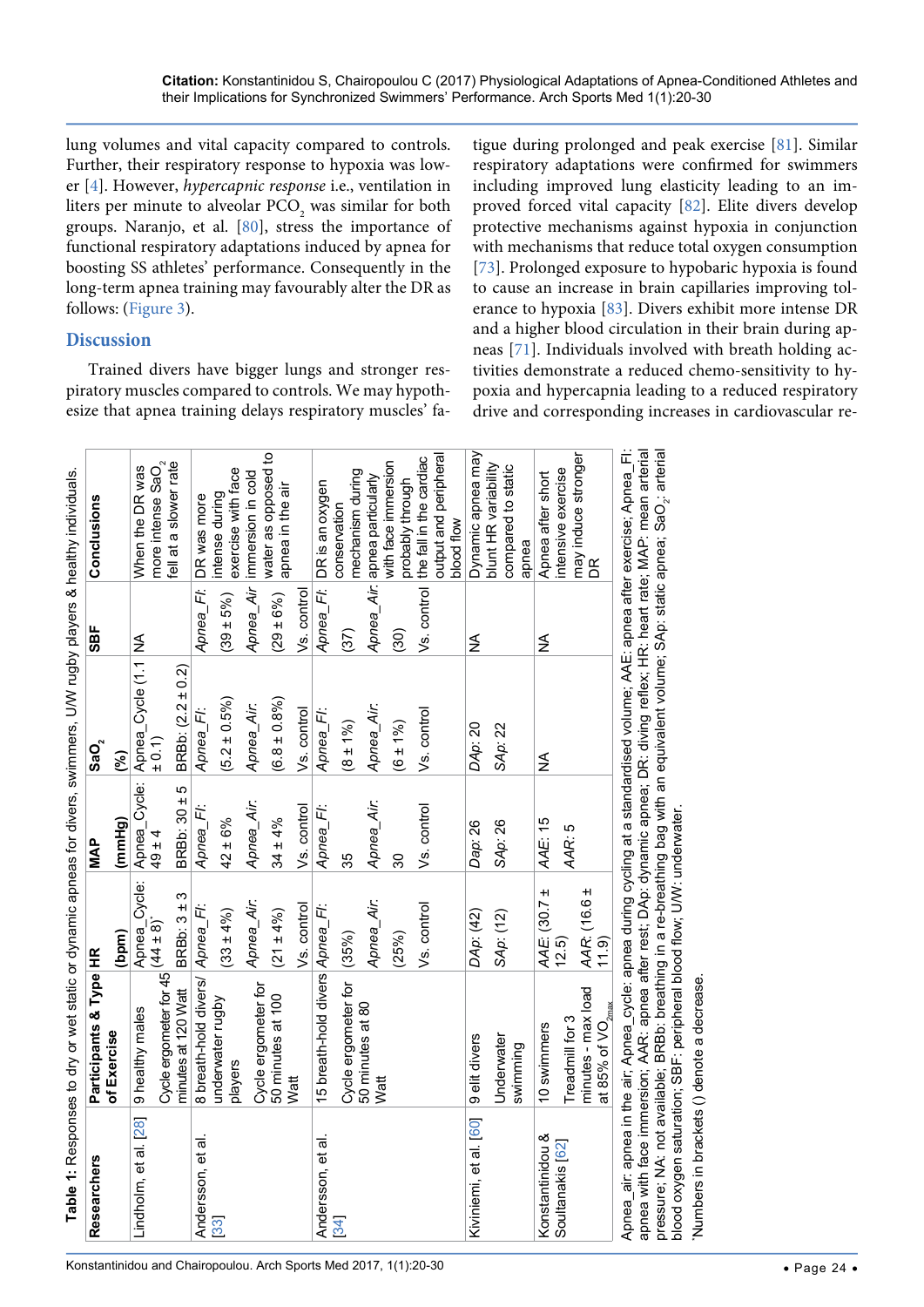| sponses. These lead to longer breath holding times $[21]$ .<br>ing causes increases in lung volumes and vital capacity<br>Undoubtedly, the aforementioned functional adapta-<br>and improves the performance of respiratory muscles by<br>delaying fatigue during prolonged intensive exercise. It<br>tions characterizing divers would have a positive impact<br>also delays blood acidosis during static and/or dynam-<br>on SS athletes' performance during competitive events.<br>ic apneas but it also increases tolerance to hypoxia. In-<br>In brief, empirical evidence suggests that apnea train-<br>promotes<br>ω<br>Training effects are specific to the<br>actual training protocol therefore,<br>eliminates oxidative stress during<br>and<br>such<br>Apnea $\downarrow$ RPE & RPD scores<br>tolerance to hypoxemia, the<br>duration of static apnea and<br>performance in maximal<br>Apnea training improves<br>Apnea training improves<br>sub-maximal exercise<br>· continuous propulsion<br>swimming technique<br>DR characteristics<br>training<br>dynamic apnea<br>bradycardia<br>apnea<br>$\bullet$<br>. No impact on the performance<br>No impact on apneic time in<br>RAs<br>on the cycle ergometer<br>Easy-going phase = K<br>No impact on the DR<br>1 Easy-going phase<br>↑ apneic time in RA<br>< oxidative stress<br>• 0 oxidative stress<br>· t aerobic power<br>ooqqui Hot 1<br>> J Heart Rate<br>$\bullet$ $\uparrow$ coordination<br>t apneic time<br>Dynamic apnea<br>t apneic time<br>Stronger DR<br>T FEV, RCP<br>• $\uparrow$ VO <sub>2</sub> peak<br>Static apnea<br>• No $\uparrow$ V <sub>swim</sub><br>$\bullet$ Min SaO <sub>2</sub><br>$\geq \uparrow$ La<br>$\bullet$ $\downarrow$ SR<br>$-$ 31<br>$\bullet$<br>$\bullet$<br>$\bullet$<br>$\bullet$<br>$\bullet$<br>$\bullet$<br>one hour exercise on cycle ergometer<br>2-week 5 maximum effort apneas per<br>apneas of 30 sec and a breathing<br>rastic training<br>breathing intervals of 40 sec during<br>x 3 times per<br>1 hr cycling x 3 times/week with<br>Repeated apneas of 20 sec with<br>· Max speed at swimming 50 m<br>Max incremental cycling test<br>day with RI 2' between trials<br>dipe<br>$\beta$<br>3-month apnea training:<br>at 30% of their VO $_{2\text{max}}$<br>week for 3 months<br>• $VO_{2max}$ & Vth on $CEr$<br>freestyle with no bre<br>2-month aerobic gymr<br>interval of 30 sec<br>· Dynamic apnea<br>· Static apnea<br>programme<br><b>Tested for</b><br>$\bullet$<br>Apnea group: 5 M, 4 F<br>Four male swimmers<br>AP group: 13 M, 11 F<br>8 male triathletes<br>щ<br>CC: 3 M, 4 F<br>CC: 2 M, 9<br>Schagatay, et al. [63]<br>Lemaitre, et al. [73]<br>Joulia, et al. [59] | Researchers | Participants | Protocol | Results | Conclusions |  |
|-----------------------------------------------------------------------------------------------------------------------------------------------------------------------------------------------------------------------------------------------------------------------------------------------------------------------------------------------------------------------------------------------------------------------------------------------------------------------------------------------------------------------------------------------------------------------------------------------------------------------------------------------------------------------------------------------------------------------------------------------------------------------------------------------------------------------------------------------------------------------------------------------------------------------------------------------------------------------------------------------------------------------------------------------------------------------------------------------------------------------------------------------------------------------------------------------------------------------------------------------------------------------------------------------------------------------------------------------------------------------------------------------------------------------------------------------------------------------------------------------------------------------------------------------------------------------------------------------------------------------------------------------------------------------------------------------------------------------------------------------------------------------------------------------------------------------------------------------------------------------------------------------------------------------------------------------------------------------------------------------------------------------------------------------------------------------------------------------------------------------------------------------------------------------------------------------------------------------------------------------------------------------------------------------------------------------------------------------------------------------------------------------------------------------------------------------------------------------------------------------------------------------------------------------------------------------------------------------------------------------------------------------------------------------------------------------------------|-------------|--------------|----------|---------|-------------|--|
|                                                                                                                                                                                                                                                                                                                                                                                                                                                                                                                                                                                                                                                                                                                                                                                                                                                                                                                                                                                                                                                                                                                                                                                                                                                                                                                                                                                                                                                                                                                                                                                                                                                                                                                                                                                                                                                                                                                                                                                                                                                                                                                                                                                                                                                                                                                                                                                                                                                                                                                                                                                                                                                                                                           |             |              |          |         |             |  |
|                                                                                                                                                                                                                                                                                                                                                                                                                                                                                                                                                                                                                                                                                                                                                                                                                                                                                                                                                                                                                                                                                                                                                                                                                                                                                                                                                                                                                                                                                                                                                                                                                                                                                                                                                                                                                                                                                                                                                                                                                                                                                                                                                                                                                                                                                                                                                                                                                                                                                                                                                                                                                                                                                                           |             |              |          |         |             |  |
|                                                                                                                                                                                                                                                                                                                                                                                                                                                                                                                                                                                                                                                                                                                                                                                                                                                                                                                                                                                                                                                                                                                                                                                                                                                                                                                                                                                                                                                                                                                                                                                                                                                                                                                                                                                                                                                                                                                                                                                                                                                                                                                                                                                                                                                                                                                                                                                                                                                                                                                                                                                                                                                                                                           |             |              |          |         |             |  |
|                                                                                                                                                                                                                                                                                                                                                                                                                                                                                                                                                                                                                                                                                                                                                                                                                                                                                                                                                                                                                                                                                                                                                                                                                                                                                                                                                                                                                                                                                                                                                                                                                                                                                                                                                                                                                                                                                                                                                                                                                                                                                                                                                                                                                                                                                                                                                                                                                                                                                                                                                                                                                                                                                                           |             |              |          |         |             |  |
|                                                                                                                                                                                                                                                                                                                                                                                                                                                                                                                                                                                                                                                                                                                                                                                                                                                                                                                                                                                                                                                                                                                                                                                                                                                                                                                                                                                                                                                                                                                                                                                                                                                                                                                                                                                                                                                                                                                                                                                                                                                                                                                                                                                                                                                                                                                                                                                                                                                                                                                                                                                                                                                                                                           |             |              |          |         |             |  |
|                                                                                                                                                                                                                                                                                                                                                                                                                                                                                                                                                                                                                                                                                                                                                                                                                                                                                                                                                                                                                                                                                                                                                                                                                                                                                                                                                                                                                                                                                                                                                                                                                                                                                                                                                                                                                                                                                                                                                                                                                                                                                                                                                                                                                                                                                                                                                                                                                                                                                                                                                                                                                                                                                                           |             |              |          |         |             |  |
|                                                                                                                                                                                                                                                                                                                                                                                                                                                                                                                                                                                                                                                                                                                                                                                                                                                                                                                                                                                                                                                                                                                                                                                                                                                                                                                                                                                                                                                                                                                                                                                                                                                                                                                                                                                                                                                                                                                                                                                                                                                                                                                                                                                                                                                                                                                                                                                                                                                                                                                                                                                                                                                                                                           |             |              |          |         |             |  |
|                                                                                                                                                                                                                                                                                                                                                                                                                                                                                                                                                                                                                                                                                                                                                                                                                                                                                                                                                                                                                                                                                                                                                                                                                                                                                                                                                                                                                                                                                                                                                                                                                                                                                                                                                                                                                                                                                                                                                                                                                                                                                                                                                                                                                                                                                                                                                                                                                                                                                                                                                                                                                                                                                                           |             |              |          |         |             |  |
|                                                                                                                                                                                                                                                                                                                                                                                                                                                                                                                                                                                                                                                                                                                                                                                                                                                                                                                                                                                                                                                                                                                                                                                                                                                                                                                                                                                                                                                                                                                                                                                                                                                                                                                                                                                                                                                                                                                                                                                                                                                                                                                                                                                                                                                                                                                                                                                                                                                                                                                                                                                                                                                                                                           |             |              |          |         |             |  |
|                                                                                                                                                                                                                                                                                                                                                                                                                                                                                                                                                                                                                                                                                                                                                                                                                                                                                                                                                                                                                                                                                                                                                                                                                                                                                                                                                                                                                                                                                                                                                                                                                                                                                                                                                                                                                                                                                                                                                                                                                                                                                                                                                                                                                                                                                                                                                                                                                                                                                                                                                                                                                                                                                                           |             |              |          |         |             |  |
|                                                                                                                                                                                                                                                                                                                                                                                                                                                                                                                                                                                                                                                                                                                                                                                                                                                                                                                                                                                                                                                                                                                                                                                                                                                                                                                                                                                                                                                                                                                                                                                                                                                                                                                                                                                                                                                                                                                                                                                                                                                                                                                                                                                                                                                                                                                                                                                                                                                                                                                                                                                                                                                                                                           |             |              |          |         |             |  |
|                                                                                                                                                                                                                                                                                                                                                                                                                                                                                                                                                                                                                                                                                                                                                                                                                                                                                                                                                                                                                                                                                                                                                                                                                                                                                                                                                                                                                                                                                                                                                                                                                                                                                                                                                                                                                                                                                                                                                                                                                                                                                                                                                                                                                                                                                                                                                                                                                                                                                                                                                                                                                                                                                                           |             |              |          |         |             |  |
|                                                                                                                                                                                                                                                                                                                                                                                                                                                                                                                                                                                                                                                                                                                                                                                                                                                                                                                                                                                                                                                                                                                                                                                                                                                                                                                                                                                                                                                                                                                                                                                                                                                                                                                                                                                                                                                                                                                                                                                                                                                                                                                                                                                                                                                                                                                                                                                                                                                                                                                                                                                                                                                                                                           |             |              |          |         |             |  |
|                                                                                                                                                                                                                                                                                                                                                                                                                                                                                                                                                                                                                                                                                                                                                                                                                                                                                                                                                                                                                                                                                                                                                                                                                                                                                                                                                                                                                                                                                                                                                                                                                                                                                                                                                                                                                                                                                                                                                                                                                                                                                                                                                                                                                                                                                                                                                                                                                                                                                                                                                                                                                                                                                                           |             |              |          |         |             |  |
|                                                                                                                                                                                                                                                                                                                                                                                                                                                                                                                                                                                                                                                                                                                                                                                                                                                                                                                                                                                                                                                                                                                                                                                                                                                                                                                                                                                                                                                                                                                                                                                                                                                                                                                                                                                                                                                                                                                                                                                                                                                                                                                                                                                                                                                                                                                                                                                                                                                                                                                                                                                                                                                                                                           |             |              |          |         |             |  |
|                                                                                                                                                                                                                                                                                                                                                                                                                                                                                                                                                                                                                                                                                                                                                                                                                                                                                                                                                                                                                                                                                                                                                                                                                                                                                                                                                                                                                                                                                                                                                                                                                                                                                                                                                                                                                                                                                                                                                                                                                                                                                                                                                                                                                                                                                                                                                                                                                                                                                                                                                                                                                                                                                                           |             |              |          |         |             |  |
|                                                                                                                                                                                                                                                                                                                                                                                                                                                                                                                                                                                                                                                                                                                                                                                                                                                                                                                                                                                                                                                                                                                                                                                                                                                                                                                                                                                                                                                                                                                                                                                                                                                                                                                                                                                                                                                                                                                                                                                                                                                                                                                                                                                                                                                                                                                                                                                                                                                                                                                                                                                                                                                                                                           |             |              |          |         |             |  |
|                                                                                                                                                                                                                                                                                                                                                                                                                                                                                                                                                                                                                                                                                                                                                                                                                                                                                                                                                                                                                                                                                                                                                                                                                                                                                                                                                                                                                                                                                                                                                                                                                                                                                                                                                                                                                                                                                                                                                                                                                                                                                                                                                                                                                                                                                                                                                                                                                                                                                                                                                                                                                                                                                                           |             |              |          |         |             |  |
|                                                                                                                                                                                                                                                                                                                                                                                                                                                                                                                                                                                                                                                                                                                                                                                                                                                                                                                                                                                                                                                                                                                                                                                                                                                                                                                                                                                                                                                                                                                                                                                                                                                                                                                                                                                                                                                                                                                                                                                                                                                                                                                                                                                                                                                                                                                                                                                                                                                                                                                                                                                                                                                                                                           |             |              |          |         |             |  |
|                                                                                                                                                                                                                                                                                                                                                                                                                                                                                                                                                                                                                                                                                                                                                                                                                                                                                                                                                                                                                                                                                                                                                                                                                                                                                                                                                                                                                                                                                                                                                                                                                                                                                                                                                                                                                                                                                                                                                                                                                                                                                                                                                                                                                                                                                                                                                                                                                                                                                                                                                                                                                                                                                                           |             |              |          |         |             |  |
|                                                                                                                                                                                                                                                                                                                                                                                                                                                                                                                                                                                                                                                                                                                                                                                                                                                                                                                                                                                                                                                                                                                                                                                                                                                                                                                                                                                                                                                                                                                                                                                                                                                                                                                                                                                                                                                                                                                                                                                                                                                                                                                                                                                                                                                                                                                                                                                                                                                                                                                                                                                                                                                                                                           |             |              |          |         |             |  |
|                                                                                                                                                                                                                                                                                                                                                                                                                                                                                                                                                                                                                                                                                                                                                                                                                                                                                                                                                                                                                                                                                                                                                                                                                                                                                                                                                                                                                                                                                                                                                                                                                                                                                                                                                                                                                                                                                                                                                                                                                                                                                                                                                                                                                                                                                                                                                                                                                                                                                                                                                                                                                                                                                                           |             |              |          |         |             |  |
|                                                                                                                                                                                                                                                                                                                                                                                                                                                                                                                                                                                                                                                                                                                                                                                                                                                                                                                                                                                                                                                                                                                                                                                                                                                                                                                                                                                                                                                                                                                                                                                                                                                                                                                                                                                                                                                                                                                                                                                                                                                                                                                                                                                                                                                                                                                                                                                                                                                                                                                                                                                                                                                                                                           |             |              |          |         |             |  |
| cardiac output; DR: diving reflex;                                                                                                                                                                                                                                                                                                                                                                                                                                                                                                                                                                                                                                                                                                                                                                                                                                                                                                                                                                                                                                                                                                                                                                                                                                                                                                                                                                                                                                                                                                                                                                                                                                                                                                                                                                                                                                                                                                                                                                                                                                                                                                                                                                                                                                                                                                                                                                                                                                                                                                                                                                                                                                                                        |             |              |          |         |             |  |
|                                                                                                                                                                                                                                                                                                                                                                                                                                                                                                                                                                                                                                                                                                                                                                                                                                                                                                                                                                                                                                                                                                                                                                                                                                                                                                                                                                                                                                                                                                                                                                                                                                                                                                                                                                                                                                                                                                                                                                                                                                                                                                                                                                                                                                                                                                                                                                                                                                                                                                                                                                                                                                                                                                           |             |              |          |         |             |  |
|                                                                                                                                                                                                                                                                                                                                                                                                                                                                                                                                                                                                                                                                                                                                                                                                                                                                                                                                                                                                                                                                                                                                                                                                                                                                                                                                                                                                                                                                                                                                                                                                                                                                                                                                                                                                                                                                                                                                                                                                                                                                                                                                                                                                                                                                                                                                                                                                                                                                                                                                                                                                                                                                                                           |             |              |          |         |             |  |

**Citation:** Konstantinidou S, Chairopoulou C (2017) Physiological Adaptations of Apnea-Conditioned Athletes and their Implications for Synchronized Swimmers' Performance. Arch Sports Med 1(1):20-30

|                        |                                    | able 2: Effects of apnea training on healthy individuals and on athletes                                                                                                                                                                                                                                                 |                                                          |                                                                      |
|------------------------|------------------------------------|--------------------------------------------------------------------------------------------------------------------------------------------------------------------------------------------------------------------------------------------------------------------------------------------------------------------------|----------------------------------------------------------|----------------------------------------------------------------------|
| Researchers            | Participants                       | Protocol                                                                                                                                                                                                                                                                                                                 | Results                                                  | Conclusions                                                          |
| Schagatay, et al. [63] | щ<br>AP group: 13 M, 11            | 2-month aerobic gymnastic training                                                                                                                                                                                                                                                                                       | t aerobic power                                          | Training effects are specific to the                                 |
|                        | CC: 2 M, 9 F                       | programme                                                                                                                                                                                                                                                                                                                | t apneic time                                            | promotes<br>actual training protocol therefore,<br>training<br>apnea |
|                        |                                    |                                                                                                                                                                                                                                                                                                                          | ● Easy-going phase = K                                   | 8g<br>such<br>DR characteristics                                     |
|                        |                                    |                                                                                                                                                                                                                                                                                                                          | No impact on the DR<br>$\bullet$                         | bradycardia                                                          |
|                        |                                    |                                                                                                                                                                                                                                                                                                                          | No impact on apneic time in<br>RAs                       |                                                                      |
|                        | $\frac{1}{4}$<br>Apnea group: 5 M, | 2-week 5 maximum effort apneas per                                                                                                                                                                                                                                                                                       | t apneic time<br>$\bullet$                               |                                                                      |
|                        | CC: 3 M, 4 F                       | day with RI 2' between trials                                                                                                                                                                                                                                                                                            | 1 Easy-going phase                                       |                                                                      |
|                        |                                    |                                                                                                                                                                                                                                                                                                                          | Stronger DR                                              |                                                                      |
|                        |                                    |                                                                                                                                                                                                                                                                                                                          | ↑ apneic time in RA<br>$\bullet$                         |                                                                      |
| Joulia, et al. [59]    | 8 male triathletes                 | breathing intervals of 40 sec during<br>Repeated apneas of 20 sec with                                                                                                                                                                                                                                                   | . No impact on the performance<br>on the cycle ergometer | tolerance to hypoxemia, the<br>Apnea training improves               |
|                        |                                    | one hour exercise on cycle ergometer                                                                                                                                                                                                                                                                                     | Static apnea                                             | duration of static apnea and                                         |
|                        |                                    | at 30% of their VO <sub>2max</sub> x 3 times per<br>week for 3 months                                                                                                                                                                                                                                                    | > Į Heart Rate                                           | eliminates oxidative stress during<br>dynamic apnea                  |
|                        |                                    | <b>Tested for</b>                                                                                                                                                                                                                                                                                                        | < 1 pH in blood                                          |                                                                      |
|                        |                                    | • VO <sub>2max</sub> & Vth on CErgo                                                                                                                                                                                                                                                                                      | $\epsilon$ ] $\downarrow$ <                              |                                                                      |
|                        |                                    | · Static apnea                                                                                                                                                                                                                                                                                                           | < oxidative stress                                       |                                                                      |
|                        |                                    | · Dynamic apnea                                                                                                                                                                                                                                                                                                          | Dynamic apnea                                            |                                                                      |
|                        |                                    |                                                                                                                                                                                                                                                                                                                          | • 0 oxidative stress                                     |                                                                      |
| Lemaitre, et al. [73]  | <b>SD</b><br>Four male swimmer     | 3-month apnea training:                                                                                                                                                                                                                                                                                                  | $\bullet$ $\uparrow$ FEV, RCP                            | Apnea training improves                                              |
|                        |                                    | 1 hr cycling x 3 times/week with                                                                                                                                                                                                                                                                                         | • $\uparrow$ VO <sub>2</sub> peak                        | · performance in maximal and                                         |
|                        |                                    | apneas of 30 sec and a breathing<br>interval of 30 sec                                                                                                                                                                                                                                                                   | $\bullet$ Min SaO <sub>2</sub>                           | sub-maximal exercise                                                 |
|                        |                                    | Max incremental cycling test<br>$\bullet$                                                                                                                                                                                                                                                                                | $\bullet$ No $\uparrow$ $\bigvee_{\mathsf{swim}}$        | · swimming technique                                                 |
|                        |                                    | $\bullet$                                                                                                                                                                                                                                                                                                                | $\bullet \downarrow$ SR                                  | · continuous propulsion                                              |
|                        |                                    | Max speed at swimming 50 m<br>freestyle with no breadth                                                                                                                                                                                                                                                                  | $-$ 35                                                   | Apnea $\downarrow$ RPE & RPD scores                                  |
|                        |                                    |                                                                                                                                                                                                                                                                                                                          | $\bullet$ $\uparrow$ coordination                        |                                                                      |
|                        |                                    | hypercapnic ventilatory response; HR: heart rate; K: unchanged; M: males; Min SAO <sub>2</sub> : minimal arterial oxygen saturation; RAs: repeated apneas; RCP:<br>AP: aerobic power; CC: control group; CERgo: cycle ergometer; CO: cardiac output; DR: diving reflex; F: females; FEV: forced expiratory volume; HCVR: |                                                          |                                                                      |
|                        |                                    | respiratory compensation point; RI: rest interval; RPD: rating of perceived dyspnea; RPE: rating of perceived exertion; SL: stroke length (swimming); SR:<br>stroke rate (swimming); V <sub>swim</sub> : velocity (swimming); Vth: Ventilat                                                                              |                                                          |                                                                      |

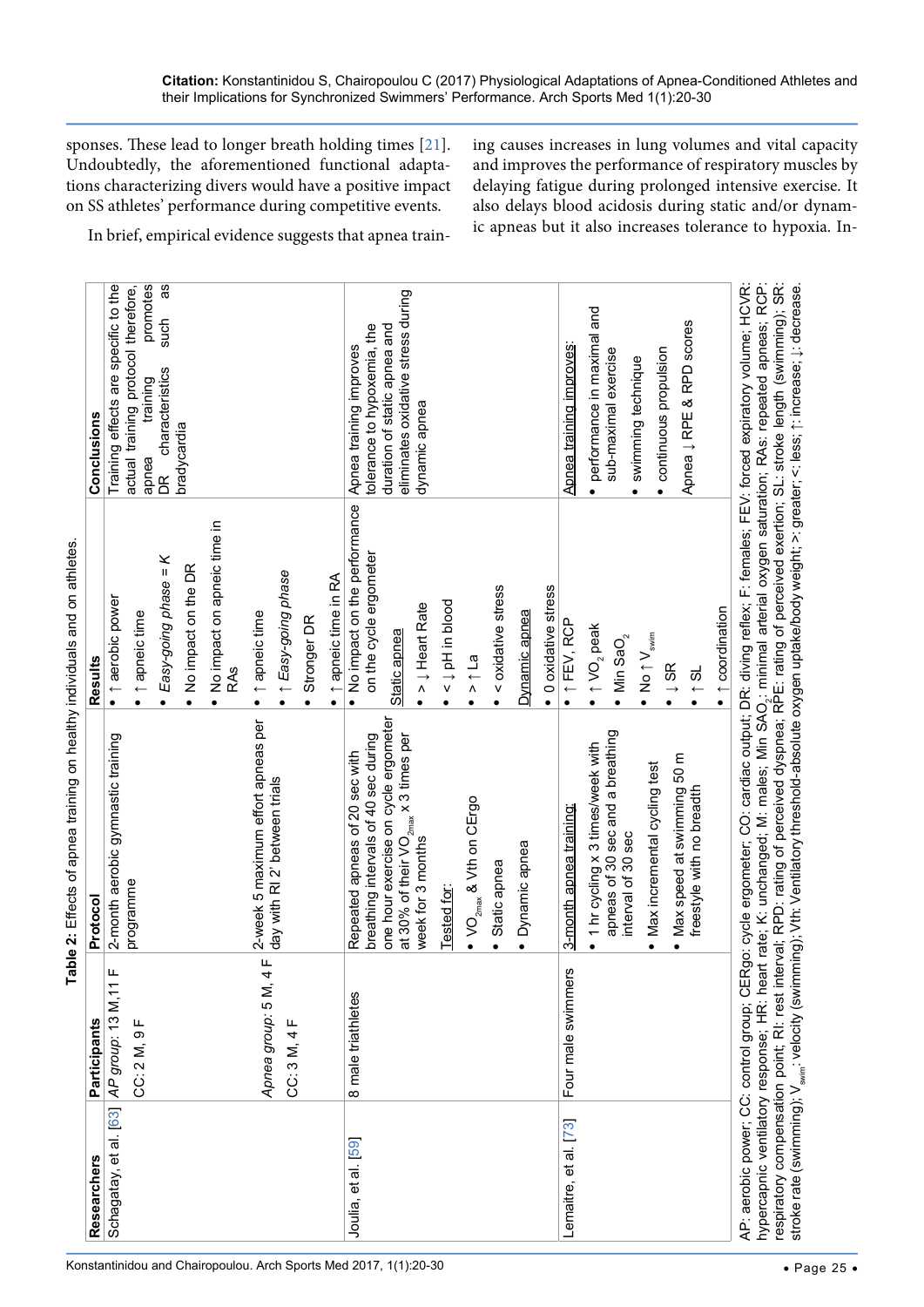<span id="page-6-0"></span>

dividuals' trained in apneas exhibit longer apnea durations, elevated DR responses and arguably a rise in their maximum oxygen consumption (VO<sub>2max</sub>) i.e., their aerobic capacity. However, hypoxic compared to normoxic training in swimmers did not enhance their aerobic or anaerobic ability [\[84\]](#page-10-5).

An oxygen conservation effect during apneas is evident through a reduced arterial oxygen desaturation coupled with a reduced rate of oxygen store depletion in the lungs [\[34,](#page-8-25)[35,](#page-8-26)[85\]](#page-10-6). Further, an elevated haematocrit, haemoglobin and erythropoietin have been confirmed in apnea trained individuals [[23](#page-8-17),[64](#page-9-3),[86](#page-10-7)]. These characteristics found in trained divers also appear in SS athletes. The physiological adaptations to apnea are extremely valuable for SS athletes performing repeated and occasionally prolonged dynamic apneas during competitive events. Arguably, half of the time during a competitive event is underwater [[87](#page-10-8)]. Therefore, long apnea duration, tolerance to hypoxia, delayed blood acidosis coupled with increased lung volumes and vital capacity are essential for

<span id="page-6-1"></span>

**SCHOLARS.DIRECT**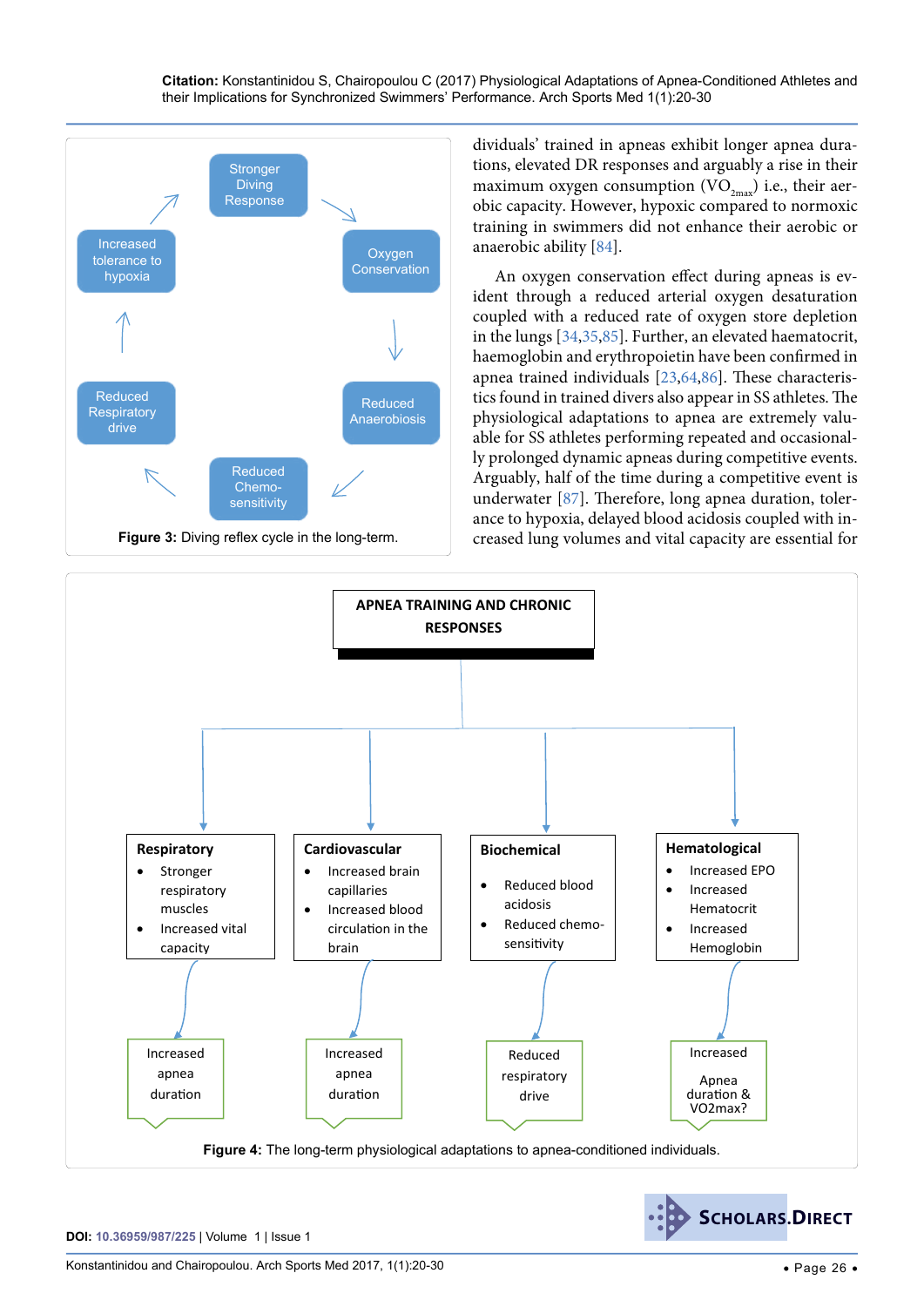their successful performance. Synchronized swimming requires aerobic and anaerobic power [\[88\]](#page-10-12) in conjunction with extraordinary breath control [\[89\]](#page-10-13). Therefore, an exaggerated DR combined with structural lung adaptations are essential for succeeding in competitions.

Rodriguez-Zamora, et al. [\[78\]](#page-9-32), highlight the impact of psychological factors in SS athletes' performance and particularly the anticipatory tachycardia due to their perceived intensity of exercise demands. They suggest an interrelationship exists between psychological factors and the physiological stress that SS athletes undergo during competitive events. An anticipatory tachycardia was evidenced as a response to specific routines to be performed during training or competition according to their perceived difficulty (RPE) [\[79\]](#page-10-0). Therefore arguably, this stress-related anticipatory tachycardia may blunt athletes' habituation to hypoxia on their performance in SS competitions.

In brief, apnea-conditioned individuals, exhibit the following characteristics that undoubtedly account for their increased tolerance to hypoxia and possibly their enhanced aerobic and anaerobic power. ([Figure 4](#page-6-1)).

Concerning the possible dangers involved in apnea training, one relates to extreme breath-hold divers' reduced ventilatory response to breathing  $CO<sub>2</sub>$  due to their frequent exposure to high  $PCO<sub>2</sub>$  [[90](#page-10-14)]. However, is the alleged reduced chemo-sensitivity to hypoxia and hypercapnia that characterizes divers and other apnea-trained athletes unsafe [\[15,](#page-8-9)[21,](#page-8-15)[38\]](#page-8-29)? According to Grassi, et al. [\[91\]](#page-10-15), divers exhibit a diminished ventilatory response only to hypercapnia but not to hypoxia. Further, as the former might not represent an adaptive mechanism but an inherited characteristic [\[92\]](#page-10-16), thus, it should not raise any issues of concern. On the contrary, what could be life threatening is the commonly used hyperventilation prior to apnea and it should be applied with caution [[6](#page-8-1)[,15\]](#page-8-9).

# **Conclusions**

Apnea induces spleen contraction and a rise in hematocrit and hemoglobin lasting upto ten minutes [\[65](#page-9-5)[,68](#page-9-8)[,69](#page-9-4)], sufficient for SS athletes to successfully perform their competition program. In essence, repeated apnea sessions before competition would be a legitimate and a safe way to boost performance [\[93\]](#page-10-17). In the longterm, apnea training not only increases its duration but it also boosts tolerance to hypoxia [[71](#page-9-9)]. Apnea training reduces blood acidosis and oxidative stress, factors that may clearly influence SS athletes' performance [[58](#page-9-26),[59](#page-9-27)]. Allegedly, apnea training may also increase  $VO_{2mav}$ , i.e., individuals' aerobic capacity [[73](#page-9-10)].

In conclusion, apnea training causes physiological adaptations allowing individuals not only to exert an improved breath control but also, to cope with conditions

of hypoxia in an effective and efficient manner. These adaptations may be described as *aquadicity* [\[94\]](#page-10-9). They are manifested in an elevated DR coupled with other structural and functional changes such as increased lung volumes and vital capacity. SS athletes' ability to control their breath definitely affects both their functional performance and their artistry. Caution should be taken as apnea training arguably reduces the chemically initiated drive to breathe [\[95\]](#page-10-10). Further research should meticulously examine the implications of this suspected respiratory adaptation.

# **Postscript**

This review highlighted the differences in apnea responses between non-apnea trained individuals and athletes familiar with hypoxic conditions. It also identified the similarities among apnea-trained athletes. The underlying mechanisms of these differences/similarities are yet not fully understood although researchers attribute those to the *diving response* and *hypoxia conditioning*. Others claim that there is no discernible interrelationship between respiration and hemodynamic variables under various conditions of breathing-apnea [\[96\]](#page-10-11). Future research should clarify those physiological mechanisms that lead to altered responses to hypoxia between apnea-trained and non-apnea trained individuals. The purpose of such research should be not only with a view of boosting athletes' performance but foremost to ensure their safety. A robust theoretical framework is required to guide research but also, to render empirical evidence comparable and most importantly, to facilitate its interpretation. So far, three related yet not fully understood reflexes have been identified in this context namely, the *diving response*, the *cold shock response* and the *trigeminocardiac reflex*. Research may attempt to clarify these reflexes, their interrelationships including their similarities and differences. Finally, as apnea-training adaptations resemble altitude acclimatisation future research may compare the impact of the exposure to these two conditions on athletes' performance.

# **References**

- <span id="page-7-0"></span>1. [Bante S, Bogdanis GC, Chairopoulou C, et al. \(2007\) Car](https://www.ncbi.nlm.nih.gov/pubmed/17641595)[diorespiratory and metabolic responses to a simulated](https://www.ncbi.nlm.nih.gov/pubmed/17641595)  synchronized swimming routine in senior (>18 years) and [comen \(13-15 years\) national level athletes. J Sports Med](https://www.ncbi.nlm.nih.gov/pubmed/17641595)  [Phys Fitness 47: 291-299.](https://www.ncbi.nlm.nih.gov/pubmed/17641595)
- <span id="page-7-1"></span>2. Labudová J (2014) Motor factors of sport performance in synchronized swimming of younger competitors. Comenius University in Bratislava.
- 3. [Mountjoy M \(2009\) Injuries and medical issues in synchro](https://www.ncbi.nlm.nih.gov/pubmed/19741353)[nized Olympic sports. Curr Sports Med Rep 8: 255-261.](https://www.ncbi.nlm.nih.gov/pubmed/19741353)
- <span id="page-7-2"></span>4. [Bjurstrom RL, Schoene RB \(1987\) Control of ventilation](https://www.ncbi.nlm.nih.gov/pubmed/3654451)  [in elite synchronized swimmers. J Appl Physiol \(1985\) 63:](https://www.ncbi.nlm.nih.gov/pubmed/3654451)  [1019-1024.](https://www.ncbi.nlm.nih.gov/pubmed/3654451)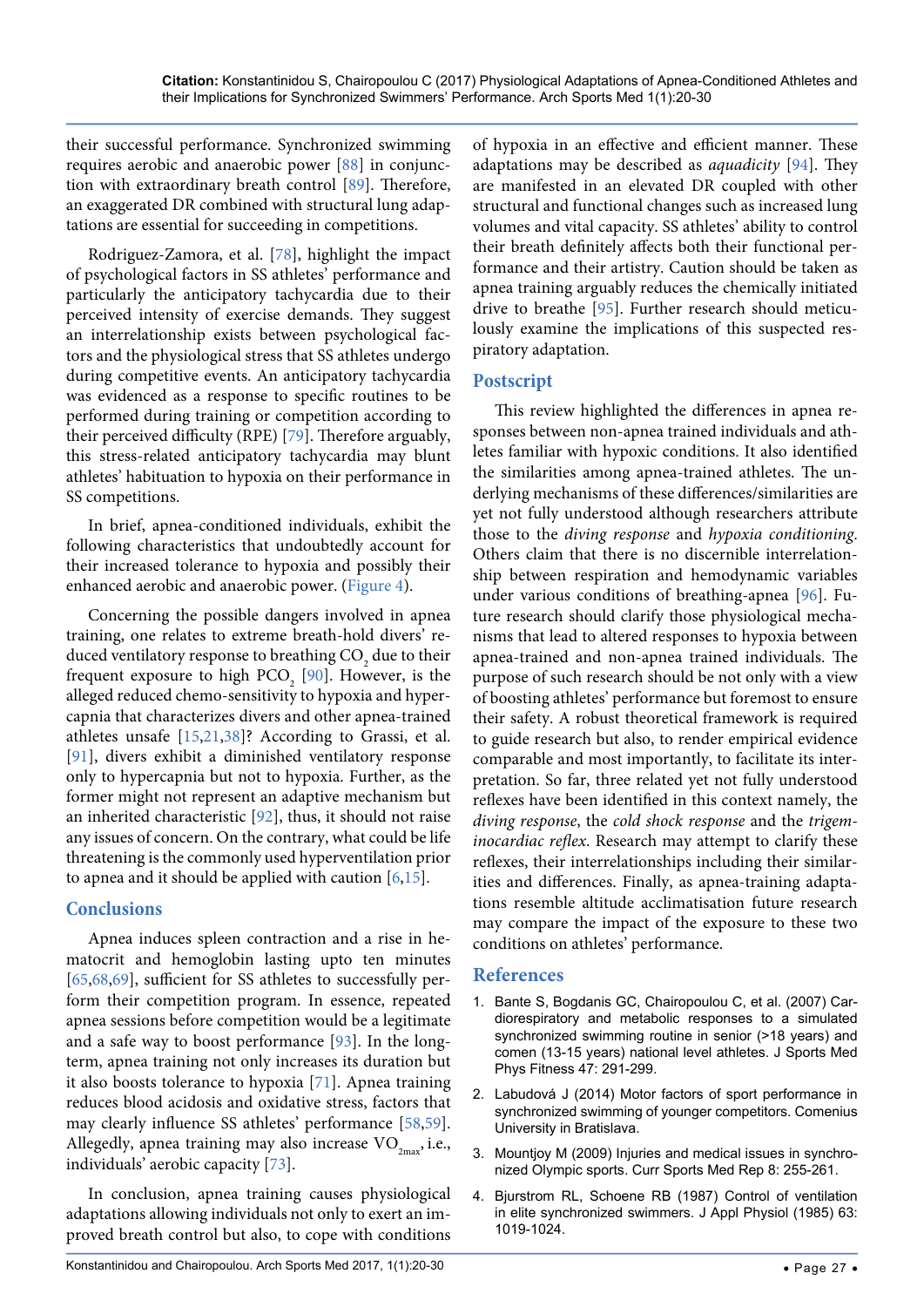- <span id="page-8-0"></span>5. [Iglesias X, Rodríguez-Zamora L, Clapés P, et al. \(2014\)](http://www.scholarmate.com/indexhtml/detail/gNkeHkTHzwk%3D,17,zh_cn.html)  [Multidimensional analysis of the structure of competitive](http://www.scholarmate.com/indexhtml/detail/gNkeHkTHzwk%3D,17,zh_cn.html)  [routines in synchronized swimming. Revista DE Psicologia](http://www.scholarmate.com/indexhtml/detail/gNkeHkTHzwk%3D,17,zh_cn.html)  [Del Deporte 23: 173-180.](http://www.scholarmate.com/indexhtml/detail/gNkeHkTHzwk%3D,17,zh_cn.html)
- <span id="page-8-1"></span>6. [Davies BN, Donaldson GC, Joels N \(1995\) Do the compe](https://www.ncbi.nlm.nih.gov/pubmed/7788210)[tition rules of synchronized swimming encourage undesir](https://www.ncbi.nlm.nih.gov/pubmed/7788210)[able levels of hypoxia? Br J Sports Med 29: 16-19.](https://www.ncbi.nlm.nih.gov/pubmed/7788210)
- <span id="page-8-2"></span>7. Greco M, Quaranta B (1996) Heart rate variations in response to apnea during synchronized swimming. Part I. Med Sport 49: 261-269.
- <span id="page-8-3"></span>8. [Ostrowsksi A, Strzala M, Stanula A, et al. \(2012\) The role](https://www.ncbi.nlm.nih.gov/pubmed/23487544)  [of training in the development of adaptive mechanisms in](https://www.ncbi.nlm.nih.gov/pubmed/23487544)  [freedivers. J Hum Kinet 32: 197-210.](https://www.ncbi.nlm.nih.gov/pubmed/23487544)
- <span id="page-8-4"></span>9. Geladas N (2008) Free diving: the physiology of apnea. Medical Publishers P.X. Paschalides, Athens.
- <span id="page-8-5"></span>10. Vander A, Sherman J, Luciano D (2001) Human physiology: The mechanisms of body function.  $(8<sup>th</sup>$  edn), Medical Publishers P.X. Paschalides, Athens.
- <span id="page-8-6"></span>11. [Prabhakar NR, Peng Y \(2004\) Peripheral chemoreceptors](https://www.ncbi.nlm.nih.gov/pubmed/14660497)  [in health and disease. J Appl Physiol 96: 359-366.](https://www.ncbi.nlm.nih.gov/pubmed/14660497)
- <span id="page-8-7"></span>12. [Agostoni E \(1963\) Diaphragm activity during breath hold](https://www.ncbi.nlm.nih.gov/pubmed/14011263)[ing: factors related to its onset. J Appl Physiol 18: 30-36.](https://www.ncbi.nlm.nih.gov/pubmed/14011263)
- 13. [Courteix D, Bedu M, Fellmann N,](https://www.ncbi.nlm.nih.gov/pubmed/8307855) et al. (1993) Chemical [and nonchemical stimuli during breath holding in divers are](https://www.ncbi.nlm.nih.gov/pubmed/8307855)  [not independent. J Appl Physiol \(1985\) 75: 2022-2027.](https://www.ncbi.nlm.nih.gov/pubmed/8307855)
- <span id="page-8-8"></span>14. [Lin YC, Lally DA, Moore TO, et al. \(1974\) Physiological and](https://www.ncbi.nlm.nih.gov/pubmed/4415069)  [conventional breath-hold breaking points. J Appl Physiol](https://www.ncbi.nlm.nih.gov/pubmed/4415069)  [37: 291-296.](https://www.ncbi.nlm.nih.gov/pubmed/4415069)
- <span id="page-8-9"></span>15. [Pollock NW \(2008\) Breath-hold diving: performance and](https://www.ncbi.nlm.nih.gov/pubmed/22692689)  [safety. Diving Hypob Med 38: 79-86.](https://www.ncbi.nlm.nih.gov/pubmed/22692689)
- <span id="page-8-10"></span>16. Kleisouras V (2007) Exercise Physiology (Ι). P.X. Paschalides Publishing, Athens, 382-383.
- <span id="page-8-11"></span>17. West JB (1984) [Human physiology at extreme altitudes on](https://www.ncbi.nlm.nih.gov/pubmed/6364351)  [Mount Everest. Science 223: 784-788.](https://www.ncbi.nlm.nih.gov/pubmed/6364351)
- <span id="page-8-12"></span>18. Semenza GL (2009) [Regulation of oxygen homeostasis by](https://www.ncbi.nlm.nih.gov/pubmed/19364912)  [hypoxia-inducible factor. Physiology \(Bethesda\) 24](https://www.ncbi.nlm.nih.gov/pubmed/19364912): 97-106.
- <span id="page-8-13"></span>19. [Millet GP, Faiss R, Pialoux V \(2012\)](https://www.ncbi.nlm.nih.gov/pubmed/22267386) Point: Hypobaric hy[poxia induces different responses than normobaric hypox](https://www.ncbi.nlm.nih.gov/pubmed/22267386)[ia. J Appl Physiol \(1985\) 112:](https://www.ncbi.nlm.nih.gov/pubmed/22267386) 1783-1784.
- <span id="page-8-14"></span>20. Ferretti G (2001) [Extreme human breath-hold diving. Eur J](https://www.ncbi.nlm.nih.gov/pubmed/11374109)  [Appl Physiol 84: 254-271.](https://www.ncbi.nlm.nih.gov/pubmed/11374109)
- <span id="page-8-15"></span>21. Foster GE, Sheel AW [\(2005\) The human diving response,](https://www.ncbi.nlm.nih.gov/pubmed/15679566)  [its function, and its control. Scand J Med Sci Sports 15:](https://www.ncbi.nlm.nih.gov/pubmed/15679566)  [3-12.](https://www.ncbi.nlm.nih.gov/pubmed/15679566)
- <span id="page-8-16"></span>22. [Alboni P, Alboni M, Gianfranchi L \(2011\) Diving bradycar](https://www.ncbi.nlm.nih.gov/pubmed/21330930)[dia: a mechanism of defence against hypoxic damage.](https://www.ncbi.nlm.nih.gov/pubmed/21330930) J [Cardiovasc Med 12: 422-427.](https://www.ncbi.nlm.nih.gov/pubmed/21330930)
- <span id="page-8-17"></span>23. [Schagatay E, Andersson JP, Nielsen B \(2007\) Haemato](https://www.ncbi.nlm.nih.gov/pubmed/17541787)[logical response and diving response during apnea and ap](https://www.ncbi.nlm.nih.gov/pubmed/17541787)[nea with face immersion. Eur J Appl Physiol 101: 125-132.](https://www.ncbi.nlm.nih.gov/pubmed/17541787)
- <span id="page-8-18"></span>24. [Manley L \(1990\) Apnoeic heart rate responses in humans.](https://www.ncbi.nlm.nih.gov/pubmed/2188331)  [Sports Med 9: 286-310.](https://www.ncbi.nlm.nih.gov/pubmed/2188331)
- <span id="page-8-34"></span>25. [Feiner JR, Bickler PE, Severinghaus JW](https://www.ncbi.nlm.nih.gov/pubmed/7481110) (1995) Hypoxic [ventilatory response predicts the extent of maximal breath](https://www.ncbi.nlm.nih.gov/pubmed/7481110)[holds in man. Respir Physiol 100: 213-222.](https://www.ncbi.nlm.nih.gov/pubmed/7481110)
- <span id="page-8-35"></span>26. [Lemaitre F, Chowdhury T, Schaller B](https://www.ncbi.nlm.nih.gov/pmc/articles/PMC4424259/) (2015) The trigeminocardiac reflex - [a comparison with the diving reflex in](https://www.ncbi.nlm.nih.gov/pmc/articles/PMC4424259/)  [humans. Arch Med Sci 2: 419-426.](https://www.ncbi.nlm.nih.gov/pmc/articles/PMC4424259/)
- <span id="page-8-36"></span>27. Wolf S (1965) [The Bradycardia of the Dive Reflex](https://www.ncbi.nlm.nih.gov/pubmed/14296493)-A Possi[ble Mechanism of Sudden Death. Trans Am Clin Climatol](https://www.ncbi.nlm.nih.gov/pubmed/14296493)  [Assoc 76: 192-200.](https://www.ncbi.nlm.nih.gov/pubmed/14296493)
- <span id="page-8-22"></span>28. [Lindholm P, Sundbland P, Linnarsson D \(1999\)](https://www.ncbi.nlm.nih.gov/pubmed/10601158) Oxy[gen-conserving effects of apnea in exercising men. J Appl](https://www.ncbi.nlm.nih.gov/pubmed/10601158)  [Physiol 87: 2122-2127.](https://www.ncbi.nlm.nih.gov/pubmed/10601158)
- <span id="page-8-19"></span>29. [Brown CM, Sanya EO, Hilz MJ \(2003\) Effect of cold stimu](https://www.ncbi.nlm.nih.gov/pubmed/12788210)[lation on cerebral blood flow in humans. Brain Res Bull 61](https://www.ncbi.nlm.nih.gov/pubmed/12788210): [81-86.](https://www.ncbi.nlm.nih.gov/pubmed/12788210)
- <span id="page-8-20"></span>30. [Jiang ZL, Yamaguchi H, Tanaka H, et al. \(1994\) Blood](https://www.ncbi.nlm.nih.gov/pubmed/7832737)  [flow velocity in common carotid artery in humans during](https://www.ncbi.nlm.nih.gov/pubmed/7832737)  [breath-holding and face immersion. Aviat Space Environ](https://www.ncbi.nlm.nih.gov/pubmed/7832737)  [Med 65: 936-943.](https://www.ncbi.nlm.nih.gov/pubmed/7832737)
- <span id="page-8-21"></span>31. [Pan AW, He J, Kinouchi Y, et al. \(1997\)](https://www.ncbi.nlm.nih.gov/pubmed/9189724) Blood flow in the [carotid artery during breath-holding in relation to diving bra](https://www.ncbi.nlm.nih.gov/pubmed/9189724)[dycardia. Eur J Appl Physiol Occup Physiol 73: 388-395.](https://www.ncbi.nlm.nih.gov/pubmed/9189724)
- <span id="page-8-23"></span>32. [Andersson J, Schagatay E \(1998\)](https://www.ncbi.nlm.nih.gov/pubmed/9566083) Arterial oxygen desatu[ration during apnea in human. Undersea Hyperb Med 25:](https://www.ncbi.nlm.nih.gov/pubmed/9566083)  [21-25.](https://www.ncbi.nlm.nih.gov/pubmed/9566083)
- <span id="page-8-24"></span>33. [Andersson JP, Liner MH, Runow E, et al. \(2002\) Diving](https://www.ncbi.nlm.nih.gov/pubmed/12183481)  [response and arterial oxygen saturation during apnea and](https://www.ncbi.nlm.nih.gov/pubmed/12183481)  [exercise in breath-hold divers. J Appl Physiol](https://www.ncbi.nlm.nih.gov/pubmed/12183481) (1985) 93: [882-886.](https://www.ncbi.nlm.nih.gov/pubmed/12183481)
- <span id="page-8-25"></span>34. [Andersson JP, Liner MH](https://www.ncbi.nlm.nih.gov/pubmed/14578373), Fredsted A, et al. (2004) Cardio[vascular and respiratory responses to apnea with and with](https://www.ncbi.nlm.nih.gov/pubmed/14578373)[out face immersion in exercising humans. J Appl Physiol](https://www.ncbi.nlm.nih.gov/pubmed/14578373) [\(1985\) 96: 1005-1010.](https://www.ncbi.nlm.nih.gov/pubmed/14578373)
- <span id="page-8-26"></span>35. [Lindholm P, Nordh J, Linnarsson D \(2002\)](https://www.ncbi.nlm.nih.gov/pubmed/12376417) Role of hypoxemia [for cardiovascular responses to apnea during exercise. Am J](https://www.ncbi.nlm.nih.gov/pubmed/12376417)  [Physiol Regul Integr Comp Physiol 283: 1227-1235.](https://www.ncbi.nlm.nih.gov/pubmed/12376417)
- <span id="page-8-27"></span>36. [Andersson JP, Evaggelidis L \(2009\)](https://www.ncbi.nlm.nih.gov/pubmed/18298614) Arterial oxygen satura[tion and diving response during dynamic apneas in breath](https://www.ncbi.nlm.nih.gov/pubmed/18298614)[hold divers. Scand J Med Sci Sports 19: 87-91.](https://www.ncbi.nlm.nih.gov/pubmed/18298614)
- <span id="page-8-28"></span>37. [Breskovic T, Valic Z, Lipp A, et al. \(2010\) Peripheral che](https://www.ncbi.nlm.nih.gov/pubmed/19820987)[moreflex regulation of sympathetic vasomotor tone in ap](https://www.ncbi.nlm.nih.gov/pubmed/19820987)[nea divers. Clin Auton Res 20: 57-63.](https://www.ncbi.nlm.nih.gov/pubmed/19820987)
- <span id="page-8-29"></span>38. [Dujic Z, Breskovic T, Bakovic D \(2013\) Breath-hold diving](https://link.springer.com/article/10.2478/s13380-013-0130-5)  [as a brain survival response. Transl Neurosci 4: 302-313.](https://link.springer.com/article/10.2478/s13380-013-0130-5)
- <span id="page-8-30"></span>39. [Bakovic D, Valic Z, Eterovic D, et al. \(2003\) Spleen volume](https://www.ncbi.nlm.nih.gov/pubmed/12819225)  [and blood flow response to repeated breath-hold apneas. J](https://www.ncbi.nlm.nih.gov/pubmed/12819225)  [Appl Physiol \(1985\) 95: 1460-1466.](https://www.ncbi.nlm.nih.gov/pubmed/12819225)
- <span id="page-8-37"></span>40. Bergman SA [Jr, Campbell JK, Wildenthal K \(1972\)](https://www.ncbi.nlm.nih.gov/pubmed/5037406) "Diving reflex" [in man: Its relation to isometric & dynamic exercise.](https://www.ncbi.nlm.nih.gov/pubmed/5037406)  [J Appl Physiol 33: 27-31.](https://www.ncbi.nlm.nih.gov/pubmed/5037406)
- <span id="page-8-33"></span>41. [Ferrigno M, Ferretti G, Ellis A,](https://www.ncbi.nlm.nih.gov/pubmed/9338438) et al. (1997) Cardiovascular [changes during deep breath-hold dives in a pressure cham](https://www.ncbi.nlm.nih.gov/pubmed/9338438)[ber. J Appl Physiol \(1985\) 83: 1282-1290.](https://www.ncbi.nlm.nih.gov/pubmed/9338438)
- <span id="page-8-31"></span>42. [Tocco F, Crisafulli A, Melis F,](https://www.ncbi.nlm.nih.gov/pubmed/21607680) et al. (2012) Cardiovascular [adjustments in breath-hold diving : comparison between](https://www.ncbi.nlm.nih.gov/pubmed/21607680)  [divers and non-divers in simulated dynamic apnoea. Eur J](https://www.ncbi.nlm.nih.gov/pubmed/21607680)  [Appl Physiol 112: 543-554.](https://www.ncbi.nlm.nih.gov/pubmed/21607680)
- <span id="page-8-32"></span>43. [Jaja SI, Etemire E \(2006\) Blood pressure and electrocardio](https://www.ajol.info/index.php/nqjhm/article/view/12785)[graphic changes during face immersion in water in young](https://www.ajol.info/index.php/nqjhm/article/view/12785)  [men on regular exercise. NQJHM](https://www.ajol.info/index.php/nqjhm/article/view/12785) 16: 1-5.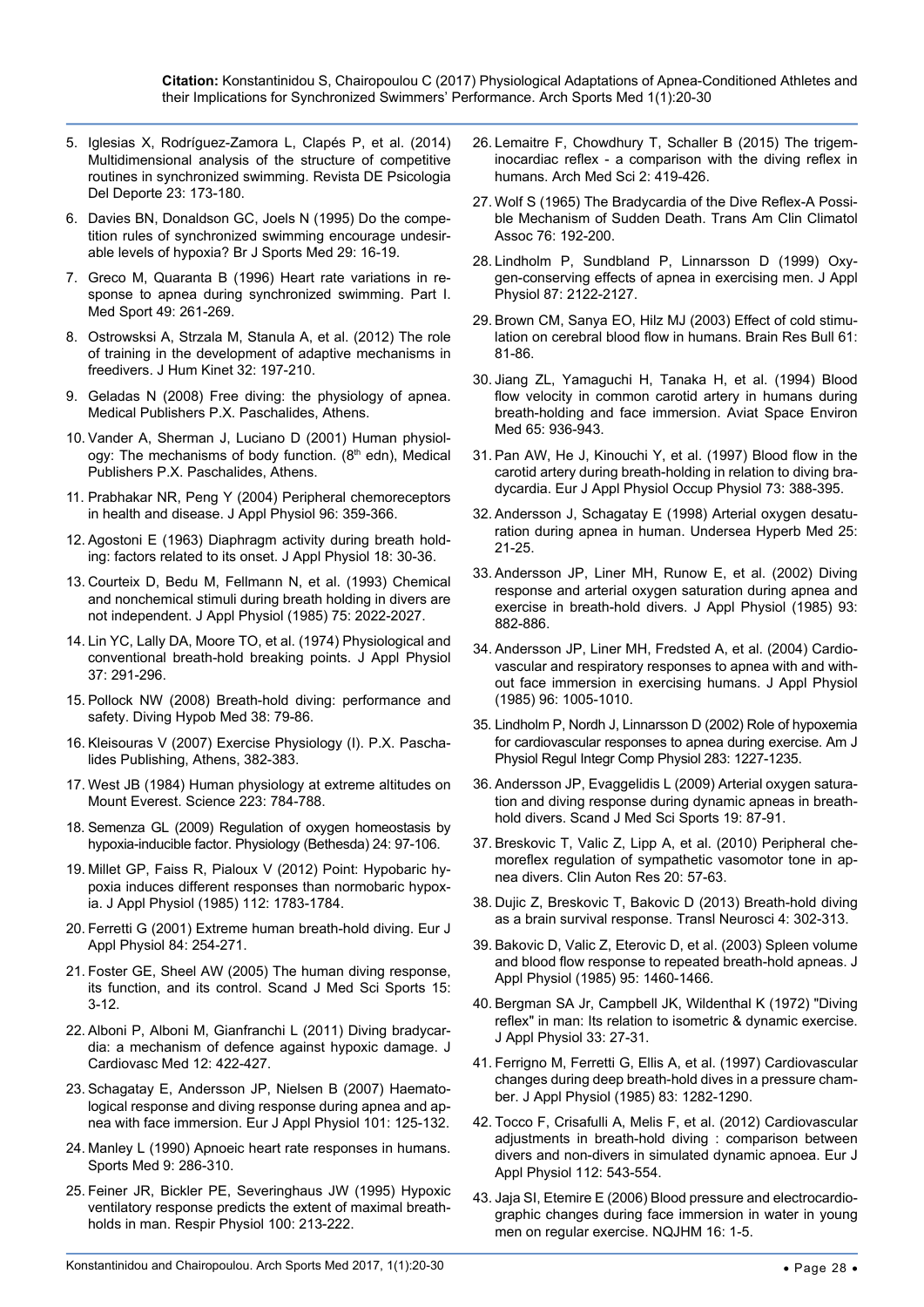- <span id="page-9-0"></span>44. [Heusser K, Dzamonja G, Tank J, et al. \(2009\) Cardiovas](https://www.ncbi.nlm.nih.gov/pubmed/19255361)[cular regulation during apnea in elite divers. Hypertension](https://www.ncbi.nlm.nih.gov/pubmed/19255361)  [53: 719-724.](https://www.ncbi.nlm.nih.gov/pubmed/19255361)
- <span id="page-9-1"></span>45. [Breskovic T, Uglesic L, Zubin P, et al. \(2011\) Cardiovascu](https://www.ncbi.nlm.nih.gov/pubmed/21719730)[lar changes during underwater static and dynamic breath](https://www.ncbi.nlm.nih.gov/pubmed/21719730)[hold dives in trained divers. J Appl Physiol \(1985\) 111: 673-](https://www.ncbi.nlm.nih.gov/pubmed/21719730) [678.](https://www.ncbi.nlm.nih.gov/pubmed/21719730)
- <span id="page-9-2"></span>46. [Sieber A, L'Abbate A, Passera M, et al. \(2009\) Underwater](https://www.ncbi.nlm.nih.gov/pubmed/19696356)  [study of arterial blood pressure in breath-hold divers. J Appl](https://www.ncbi.nlm.nih.gov/pubmed/19696356)  [Physiol \(1985\) 107: 1526-1531.](https://www.ncbi.nlm.nih.gov/pubmed/19696356)
- <span id="page-9-15"></span>47. [Gooden BA \(1994\) Mechanism of the human diving re](https://www.ncbi.nlm.nih.gov/pubmed/8018553)[sponse. Integr Physiol Behav Sci 29: 6-16.](https://www.ncbi.nlm.nih.gov/pubmed/8018553)
- <span id="page-9-16"></span>48. Schagatay Ε, Holm Β [\(1996\) Effects of water and ambient](https://www.ncbi.nlm.nih.gov/pubmed/8861662)  [air temperatures on human diving bradycardia. Eur J Appl](https://www.ncbi.nlm.nih.gov/pubmed/8861662)  [Physiol Occup Physiol 73: 1-6.](https://www.ncbi.nlm.nih.gov/pubmed/8861662)
- <span id="page-9-17"></span>49. Speck DF, Bruce DS [\(1978\) Effects of varying thermal and](https://www.ncbi.nlm.nih.gov/pubmed/636078)  [apnoeic conditions on the human diving reflex. Undersea](https://www.ncbi.nlm.nih.gov/pubmed/636078)  [Biomed Res 5: 9-14.](https://www.ncbi.nlm.nih.gov/pubmed/636078)
- <span id="page-9-18"></span>50. [Jay O, Christensen JP, White MD \(2007\) Human face-on](https://www.ncbi.nlm.nih.gov/pubmed/17099062)[ly immersion in cold water reduces maximal apnoeic times](https://www.ncbi.nlm.nih.gov/pubmed/17099062)  [and stimulates ventilation. Exp Physiol 92](https://www.ncbi.nlm.nih.gov/pubmed/17099062): 197-206.
- <span id="page-9-19"></span>51. [Tipton MJ \(1989\) The initial responses to cold-water immer](https://www.ncbi.nlm.nih.gov/pubmed/2691172)[sion in man. Clin Sci \(Lond\) 77: 581-588.](https://www.ncbi.nlm.nih.gov/pubmed/2691172)
- <span id="page-9-20"></span>52. [Alboni P, Alboni M, Gianfranchi L \(2011\) Simultaneous](https://www.ncbi.nlm.nih.gov/pubmed/21357371)  [occurrence of two independent vagal reflexes: a possible](https://www.ncbi.nlm.nih.gov/pubmed/21357371)  [cause of vagal sudden death. Heart 97: 623-625.](https://www.ncbi.nlm.nih.gov/pubmed/21357371)
- <span id="page-9-21"></span>53. Shattock MJ, Tipton MJ (2012) [Autonomic conflict: a differ](https://www.ncbi.nlm.nih.gov/pmc/articles/PMC3459038/)[ent way to die during cold water immersion? J Physiol 590](https://www.ncbi.nlm.nih.gov/pmc/articles/PMC3459038/): [3219-3230.](https://www.ncbi.nlm.nih.gov/pmc/articles/PMC3459038/)
- <span id="page-9-22"></span>54. [Costalat G, Pichon A, Joulin](https://www.ncbi.nlm.nih.gov/pubmed/25691132) F, et al. (2015) Modeling the [diving bradycardia: toward an "oxygen-conserving breaking](https://www.ncbi.nlm.nih.gov/pubmed/25691132)  [point"? Eur J Appl Physiol](https://www.ncbi.nlm.nih.gov/pubmed/25691132) 115: 1475-1484.
- <span id="page-9-23"></span>55. Lundgren CEG, Ferrigno M (1985) Physiology of breathhold diving. 31st Undersea and Hyperbaric Medical Society Workshop. Undersea and Hyperbaric Medical Society.
- <span id="page-9-24"></span>56. [Costalat G, Coquart J, Castres I, et al. \(2013\) Hemodynam](https://www.ncbi.nlm.nih.gov/pubmed/23821240)[ic adjustments during breath-holding in trained divers. Eur](https://www.ncbi.nlm.nih.gov/pubmed/23821240)  [J Appl Physiol 113: 2523-2529.](https://www.ncbi.nlm.nih.gov/pubmed/23821240)
- <span id="page-9-25"></span>57. [Song SH, Lee YK, Chung YA,](https://www.ncbi.nlm.nih.gov/pubmed/5804127) et al. (1969) Mechanism of [apneic bradycardia in man. J Appl Physiol 27: 323-327.](https://www.ncbi.nlm.nih.gov/pubmed/5804127)
- <span id="page-9-26"></span>58. [Joulia F, Steinberg JG, Wolff F,](https://www.ncbi.nlm.nih.gov/pubmed/12385737) et al. (2002) Reduced ox[idative stress and blood lactic acidosis in trained breath](https://www.ncbi.nlm.nih.gov/pubmed/12385737)[hold human divers. Respir Physiol Neurobiol 133: 121-130.](https://www.ncbi.nlm.nih.gov/pubmed/12385737)
- <span id="page-9-27"></span>59. [Joulia F, Steinberg JG, Faucher M](https://www.ncbi.nlm.nih.gov/pubmed/12871674), et al. (2003) Breath[hold training of humans reduces oxidative stress and blood](https://www.ncbi.nlm.nih.gov/pubmed/12871674)  [acidosis after static and dynamic apnea. Respir Physiol](https://www.ncbi.nlm.nih.gov/pubmed/12871674)  [Neurobiol 137:](https://www.ncbi.nlm.nih.gov/pubmed/12871674) 19-27.
- <span id="page-9-28"></span>60. [Kiviniemi AM, Breskovic T, Uglesic L, et al. \(2012\) Heart](https://www.ncbi.nlm.nih.gov/pubmed/22682754)  [rate variability during static and dynamic breath-hold dives](https://www.ncbi.nlm.nih.gov/pubmed/22682754)  [in elite divers. Auton Neurosci 169: 95-101.](https://www.ncbi.nlm.nih.gov/pubmed/22682754)
- <span id="page-9-29"></span>61. [Tocco F, Marongiu E, Pinna M,](https://www.ncbi.nlm.nih.gov/pubmed/22978452) et al. (2013) Assessment of [circulatory adjustments during underwater apnoea in elite](https://www.ncbi.nlm.nih.gov/pubmed/22978452)  [divers by means of a portable device. Acta Physiol \(Oxf\)](https://www.ncbi.nlm.nih.gov/pubmed/22978452)  207: [290-298.](https://www.ncbi.nlm.nih.gov/pubmed/22978452)
- <span id="page-9-30"></span>62. [Konstantinidou S, Soultanakis E \(2016\) Cardiorespiratory](https://www.ncbi.nlm.nih.gov/pubmed/26343750)  [responses and reduced apneic time to cold water face im-](https://www.ncbi.nlm.nih.gov/pubmed/26343750)

[mersion after high intensity exercise. Respir Physiol Neu](https://www.ncbi.nlm.nih.gov/pubmed/26343750)[robiol 220: 33-39.](https://www.ncbi.nlm.nih.gov/pubmed/26343750)

- <span id="page-9-31"></span>63. [Schagatay Ε, van Kampen Μ, Emanuelsson S,](https://www.ncbi.nlm.nih.gov/pubmed/10929209) et al. (2000) [Effects of physical and apnea training on apneic time and](https://www.ncbi.nlm.nih.gov/pubmed/10929209)  [the diving response in humans. Eur J Appl Physiol 82: 161-](https://www.ncbi.nlm.nih.gov/pubmed/10929209) [169.](https://www.ncbi.nlm.nih.gov/pubmed/10929209)
- <span id="page-9-3"></span>64. [de Bruijn R, Richardson M, Schagatay E \(2008\) Increased](https://www.ncbi.nlm.nih.gov/pubmed/18097682)  [erythropoietin concentration after repeated apnoeas in hu](https://www.ncbi.nlm.nih.gov/pubmed/18097682)[mans. Eur J Appl Physiol 102: 609-613.](https://www.ncbi.nlm.nih.gov/pubmed/18097682)
- <span id="page-9-5"></span>65. [Espersen K, Frandsen H, Lorentzen T,](https://www.ncbi.nlm.nih.gov/pubmed/11960959) et al. (2002) The [human spleen as an erythrocyte reservoir in diving-related](https://www.ncbi.nlm.nih.gov/pubmed/11960959)  [interventions. J Appl Physiol \(1985\) 92: 2071-2079.](https://www.ncbi.nlm.nih.gov/pubmed/11960959)
- <span id="page-9-7"></span>66. [Hurford WE, Hong SK, Park YS, et al. \(1990\) Splenic con](https://www.ncbi.nlm.nih.gov/pubmed/2246181)[traction during breath-hold diving in the Korean ama. J Appl](https://www.ncbi.nlm.nih.gov/pubmed/2246181)  [Physiol \(1985\) 69: 932-936.](https://www.ncbi.nlm.nih.gov/pubmed/2246181)
- 67. [Palada Ι, Eterovic Ι, Obad Α,](http://citeseerx.ist.psu.edu/viewdoc/download?doi=10.1.1.596.1230&rep=rep1&type=pdf) et al. (2007) Spleen and car[diovascular function during short apneas in divers. J Appl](http://citeseerx.ist.psu.edu/viewdoc/download?doi=10.1.1.596.1230&rep=rep1&type=pdf)  [Physiol 103: 1958-1963.](http://citeseerx.ist.psu.edu/viewdoc/download?doi=10.1.1.596.1230&rep=rep1&type=pdf)
- <span id="page-9-8"></span>68. [Richardson M, de Bruijn R, Holmberg HC, et al. \(2005\) In](https://www.ncbi.nlm.nih.gov/pubmed/16129892)[crease of hemoglobin concentration after maximal apneas](https://www.ncbi.nlm.nih.gov/pubmed/16129892)  [in divers, skiers, and untrained humans. Can J Appl Physiol](https://www.ncbi.nlm.nih.gov/pubmed/16129892)  [30: 276-281.](https://www.ncbi.nlm.nih.gov/pubmed/16129892)
- <span id="page-9-4"></span>69. [Schagatay E, Haughey H, Reimers J \(2005\) Speed of](https://www.ncbi.nlm.nih.gov/pubmed/15503125)  [spleen volume changes evoked by serial apneas. Eur J](https://www.ncbi.nlm.nih.gov/pubmed/15503125)  [Appl Physiol 93: 447-452.](https://www.ncbi.nlm.nih.gov/pubmed/15503125)
- <span id="page-9-6"></span>70. [Schagatay EK, Andersson](http://jap.physiology.org/content/jap/90/4/1623.full.pdf) JP, Halle M, et al. (2001) Physi[ological and genomic consequences of intermittent hypoxia](http://jap.physiology.org/content/jap/90/4/1623.full.pdf)  [- selected contribution: Role of spleen emptying in prolong](http://jap.physiology.org/content/jap/90/4/1623.full.pdf)[ing apnoeas in humans. J Appl Physiol 90: 1623-1629.](http://jap.physiology.org/content/jap/90/4/1623.full.pdf)
- <span id="page-9-9"></span>71. Joulia [F, Lemaitre F, Fontanari P,](https://www.ncbi.nlm.nih.gov/pubmed/19254286) et al. (2009) Circulatory [effects of apnoea in elite breath-hold divers. Acta Physiol](https://www.ncbi.nlm.nih.gov/pubmed/19254286)  (Oxf) [197: 75-82.](https://www.ncbi.nlm.nih.gov/pubmed/19254286)
- 72. Lemaitre F, Polin D, Joulia F, [et al. \(2007\) Physiological re](https://www.ncbi.nlm.nih.gov/pubmed/18251437)[sponses to repeated apneas in underwater hockey players](https://www.ncbi.nlm.nih.gov/pubmed/18251437)  [and controls. Undersea Hyperb Med 34: 407-414.](https://www.ncbi.nlm.nih.gov/pubmed/18251437)
- <span id="page-9-10"></span>73. [Lemaitre F, Seifert L, Polin D,](https://www.ncbi.nlm.nih.gov/pubmed/19675466) et al. (2009) Apnea training [effects on swimming coordination. J Strength Cond Res 23:](https://www.ncbi.nlm.nih.gov/pubmed/19675466)  [1909-1914.](https://www.ncbi.nlm.nih.gov/pubmed/19675466)
- <span id="page-9-11"></span>74. [Alentejano TC, Marshall DA, Bell GJ \(2010\) Breath Holding](https://www.ncbi.nlm.nih.gov/pubmed/20397113)  [with Water Immersion in Synchronized Swimmers and Un](https://www.ncbi.nlm.nih.gov/pubmed/20397113)[trained Women. Res Sports Med 18: 97-114.](https://www.ncbi.nlm.nih.gov/pubmed/20397113)
- <span id="page-9-12"></span>75. [Alentejano TC, Bell GJ, Marshall DA \(2012\) Comparison of](https://www.ncbi.nlm.nih.gov/pmc/articles/PMC3590873/)  [the Physiological Responses to Underwater Arm Cranking](https://www.ncbi.nlm.nih.gov/pmc/articles/PMC3590873/)  [and Breath Holding Between Synchronized Swimmers and](https://www.ncbi.nlm.nih.gov/pmc/articles/PMC3590873/)  [Breath Holding Untrained Women. J Hum Kinet 32: 147-](https://www.ncbi.nlm.nih.gov/pmc/articles/PMC3590873/) [156.](https://www.ncbi.nlm.nih.gov/pmc/articles/PMC3590873/)
- <span id="page-9-13"></span>76. [Figura F, Cama G, Guidetti L](https://www.ncbi.nlm.nih.gov/pubmed/8497011) (1993) Heart rate, alveolar [gases and blood lactate during synchronized swimming. J](https://www.ncbi.nlm.nih.gov/pubmed/8497011)  [Sports Sci 11: 103-107.](https://www.ncbi.nlm.nih.gov/pubmed/8497011)
- <span id="page-9-14"></span>77. Rodríguez-Zamora [L, Iglesias X, Barrero A, et al. \(2012\)](https://www.ncbi.nlm.nih.gov/pmc/articles/PMC3498322/) [Physiological responses in relation to performance during](https://www.ncbi.nlm.nih.gov/pmc/articles/PMC3498322/)  [competition in elite synchronized swimmers. PLoS One 7:](https://www.ncbi.nlm.nih.gov/pmc/articles/PMC3498322/)  [e49098.](https://www.ncbi.nlm.nih.gov/pmc/articles/PMC3498322/)
- <span id="page-9-32"></span>78. Rodríguez-Zamora [L, Iglesias X, Barrero A, et al. \(2014\)](https://www.ncbi.nlm.nih.gov/pubmed/24081620) [Perceived Exertion, Time of Immersion and Physiological](https://www.ncbi.nlm.nih.gov/pubmed/24081620)  [Correlates in Synchronized Swimming. Int J Sports Med 35:](https://www.ncbi.nlm.nih.gov/pubmed/24081620)  [403-411.](https://www.ncbi.nlm.nih.gov/pubmed/24081620)